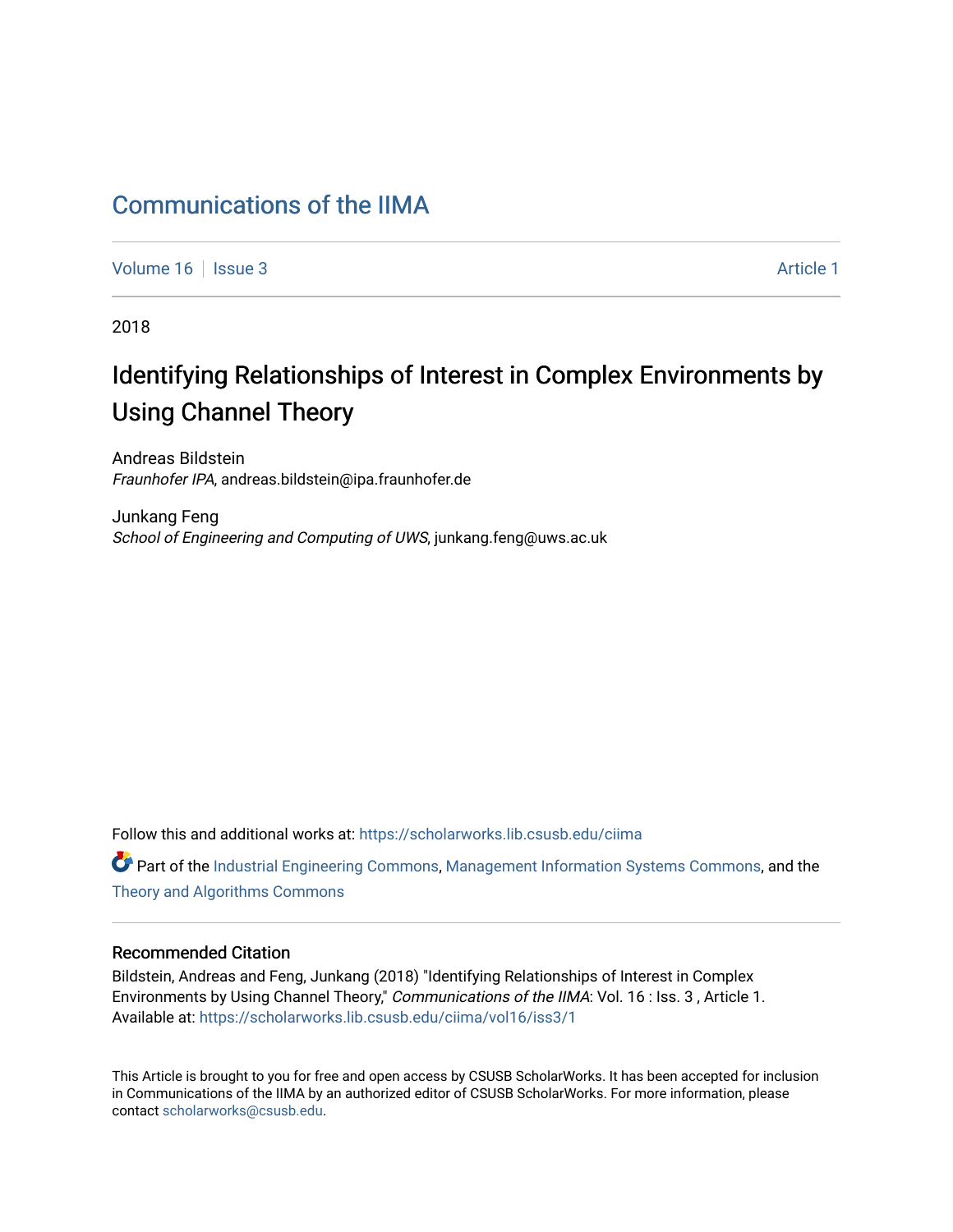# **Identifying Relationships of Interest in Complex Environments by Using Channel Theory**

As requested in the submission process, this paper is without title page (incl. author's names, abstract, keywords).

### **INTRODUCTION**

Complexity increases in almost all areas of our daily lives and being able to deal with challenges arising from this increasing complexity is important. In this paper, we describe how we can handle complexity in complex environments, which can be seen as distributed systems as they are described in the theory of Information Flow (Barwise & Seligman, 1997), also known as Channel Theory. In this kind of distributed systems, two or more sets of objects are each organised in socalled *contexts* and the objects are standing in some relationships to each other.

To understand what can be done to handle the complexity in those kinds of environments, we must understand what complexity in general means and which kind of properties a complex system shows. Cilliers (2002) gives a description of the characteristics of *complex systems* and explains the important distinction between systems that are complex and those systems that are complicated. According to Cilliers, with the help of complete knowledge about all the components of a system, a complicated system can be described and understood completely. In contrast, analysing and having deep knowledge about all the components of a complex system is not enough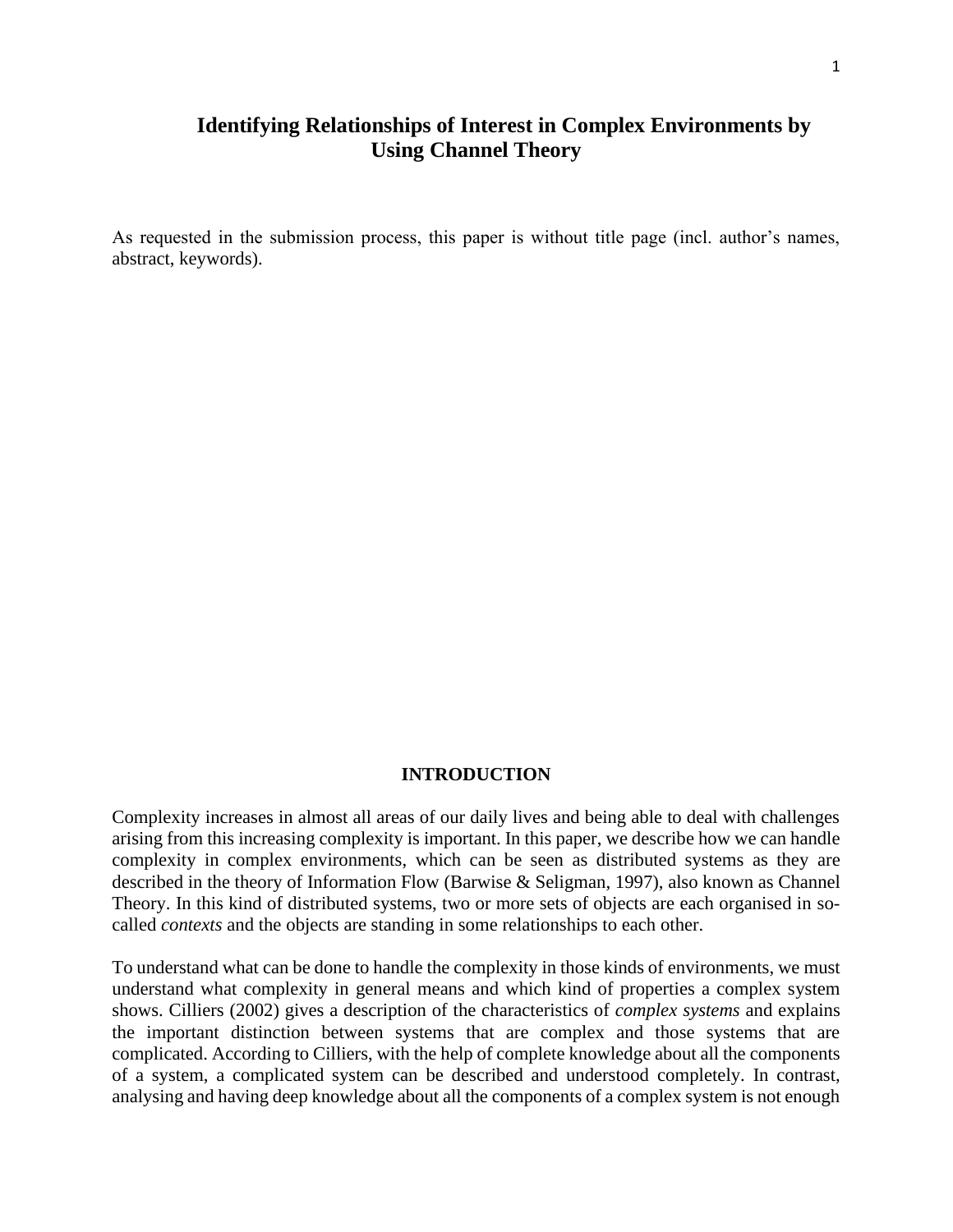to describe and understand such kind of systems completely as the interactions and relationships between the overall system and its components have to be taken into account as well to get a decent understanding of the whole system. In this work, we adopt Cilliers' definition of complex systems for our work in the context of distributed systems.

By analysing the relationships between objects in complex environments, we are able to learn about the regularities that govern the interactions between the objects within complex environments. If we have insights on some of the regularities between objects within a system, we can better predict the system's behaviour under specific circumstances. The more we know about the regularities and the relationships within a system, the better we can predict the behaviour of the system as we are taming the level of uncertainty within this system—and uncertainty within in a system is one of the main drivers of complexity within this system.

To find the relationships and thus the regularities within a complex system, this paper introduces a solution approach based on Channel Theory, a well-established theory from information science and semantic information theories—more details on Channel Theory, its main components and its usage will be given in the next section. The proposed approach in this paper enhances the traditional application of Channel Theory with an iterative procedure for being able to identify relationships of interest even in complex environments. Such a complex environment can be found in the application domain of smart manufacturing, which we choose as the exemplary application scenario in this paper.

One of the main theories behind the worldwide 'Factory of the Future' movement (also known as smart manufacturing in the US or Industrie 4.0 in Germany) is the idea that products, production equipment, and production IT systems are getting far more interconnected as they are at the moment to finally reach a certain level of self-organization and autonomy. An example of this selforganization in smart manufacturing is a production system, which decides without human intervention on which production equipment should be used to conduct a specific production step.

Caused by globalisation and customer requirements for more customised and even personalised products, many manufacturing companies have to react to an increasing number of product variants while the number of sold products per product variant declines. This results in an increasing need for flexible production systems (Koren, 2010), which are able to handle a rising variety of different combinations of equipment and tools able to conduct a growing number of different and new products and thus production steps. To manage this increasing complexity in the decision on which equipment should be used to conduct a specific production step an automated equipment assignment solution might be desirable.

Within our use case example for this paper we investigate how the assignment of production resources can be supported even in a production environment with an increasing number of known and also unknown products by applying Channel Theory. The application scenario starts where the necessary production steps and their specifications like material, dimensions or surface and tolerance requirements are already defined and now have to be conducted by suitable production equipment. Thus, we focus on the question of what production equipment is capable of conducting a specific production step like making a hole of a specific diameter in a work piece with a particular thickness and a given material.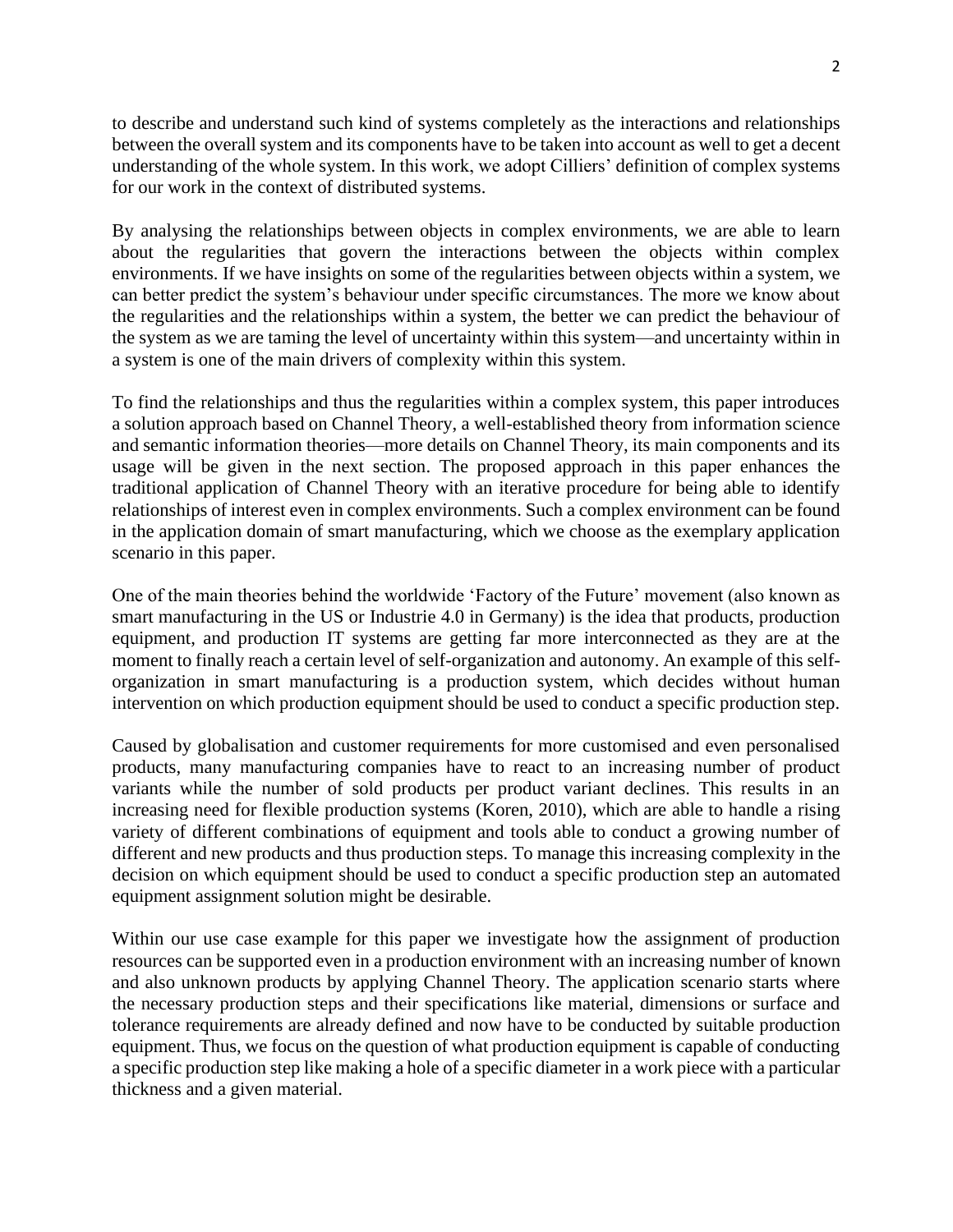The alignment process of our application scenario shall reveal which equipment can be used to conduct a specific production step based on a matching between the production step specifications and the capabilities description of the available equipment. The matching between product specifications and production equipment capabilities is a quite generic task. Thus, our application scenario might not only be of interest for a local production environment within a single factory, but also for establishing dynamic manufacturing networks (Papakostas, Efthymiou, Georgoulias, & Chryssolouris, 2012) with the help of cloud-based infrastructure (Stock & Bildstein, 2015) or within the emerging business concept of cloud manufacturing (W. Li and J. Mehnen (eds.), 2013).

### **RELATED RESEARCH**

#### **Channel Theory**

To identify the relationships between the objects within a distributed and complex system, we use the theory of Information Flow (IF for short), also known as Channel Theory, put forward by Barwise and Seligman in 1997. We are using Channel Theory as this theory provides us with the mathematical tools that help us to describe the flow of information within a distributed system and thus to find out about the regularities within such a system. Furthermore, this theory has been successfully applied in a series of different scenarios where the relationships of two or more sets of things have to be determined. In those application scenarios, the relationships are often of different kinds, but all those relationships have in common that they base upon the flow of information between two or more different sets of things within a distributed system and thus have an informational origin—they are information-based relationships. And this search for information-based relationships in distributed systems distinguishes this IF-based approach from other approaches in the broad field of computer science, e.g. in the field of Artificial Intelligence and Machine Learning, which provides us with different methodologies and approaches, aiming to determine relationships, links, or associations between separate sets of things as well.

Examples of the successful application of Channel Theory are the work of Kalfoglou and Schorlemmer, who developed IF-Map (Kalfoglou & Schorlemmer, 2003) as an IF-based methodology for the mapping of ontologies. Over the years, Kalfoglou and Schorlemmer refined their ideas on the application of Information Flow and published additional work in different application areas on how Information Flow might be used. They used it especially in scenarios where ontologies have to be aligned semantically, e.g. see Schorlemmer & Kalfoglou (2003a), Kalfoglou & Schorlemmer (2005), Schorlemmer & Kalfoglou (2005), Schorlemmer & Kalfoglou (2007), and Kalfoglou & Schorlemmer (2010).

Based on this work, successive researchers applied Kalfoglou and Schorlemmer's approach in a series of notional and real-world problems, at which they applied or even modified the methodology they have seen in the work from Kalfoglou and Schorlemmer. Amongst those researchers of the second generation, we can find, for example, Xu and Feng (2012), who show an example of two questionnaires and a small set of questions within those questionnaires that shall be integrated. Also, the work of Yang and Feng (2012) stands in this tradition and shows a scenario where two databases with employees from two merged companies shall be integrated based on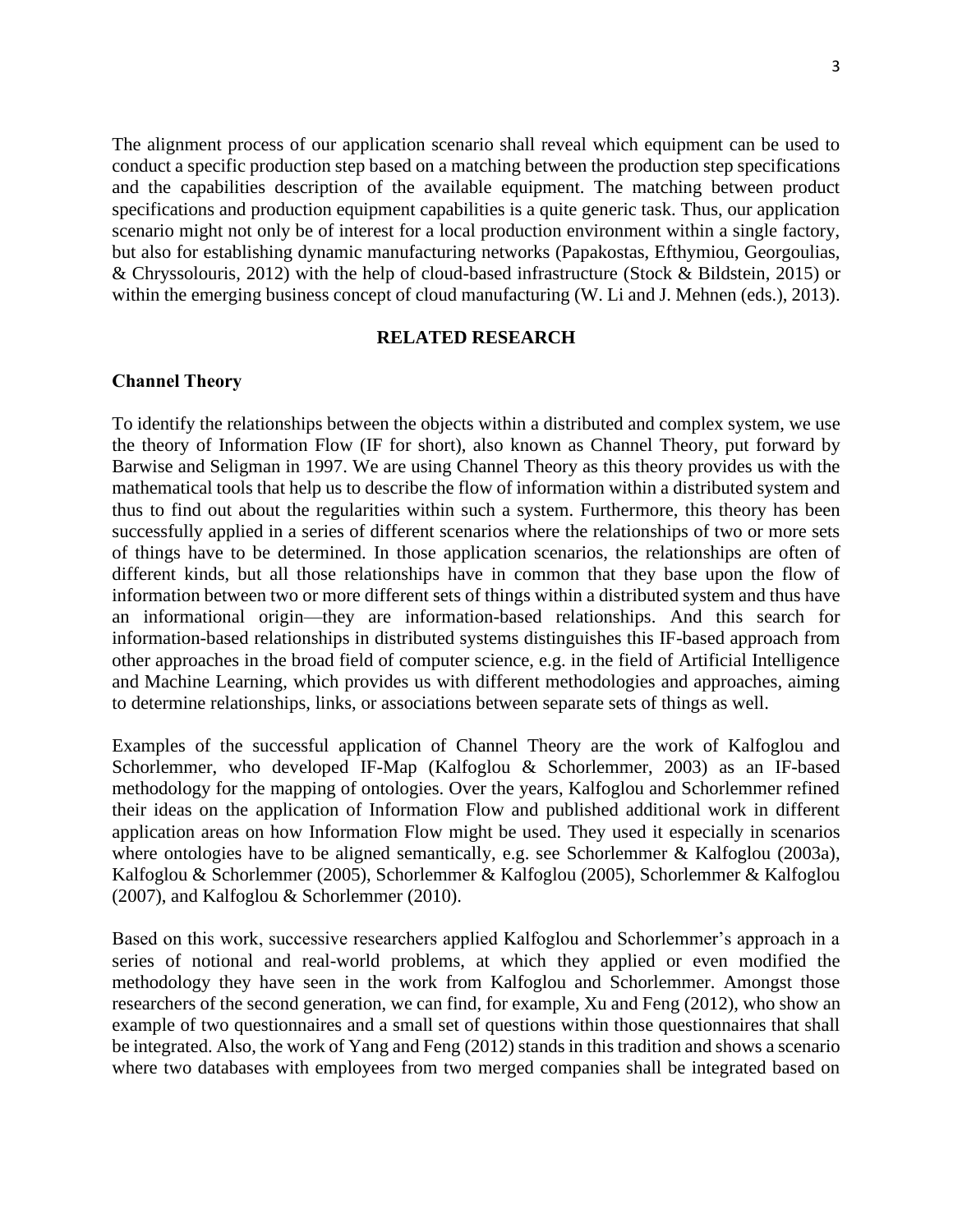their locations. We can find similar implementations for example in the work of Mellal and Dapoiny (2007), Wang and Feng (2007), Mantri (2013), and Yang (2015).

### **Main components of Channel Theory**

The main components for the application of Channel Theory are classifications, infomorphisms, correspondences and constraints. Those components are used to construct an IF channel and will be introduced within this section.

### **Channel Theory: classifications**

In Channel Theory, a component of a distributed system is modelled with the help of a mathematical structure called classification. This classification represents the context of this component and consists of particulars (objects) and attributes that help to describe those particulars. In Channel Theory, the particulars, e.g. production step 1, are named tokens and the attributes that classify those tokens, e.g. diameter=12mm or material=stainless steel, are named types.

By classifying the tokens with types, a relation between the particulars and the attributes within a component is given. Definition of a classification (Barwise & Seligman, 1997; p.69):

"A classification  $A = \langle tok(A), typ(A), \nvert_A \rangle$  consists of a set, tok(A), of objects to be classified, called the tokens of A, a set, typ(A), of objects used to classify the tokens, called the types of A, and a binary relation,  $\models$ <sub>A</sub>, between tok(A) and typ(A)."

We depict a classification in Fig. 1:

$$
\begin{matrix}\n\text{typ}(A) \\
\downarrow \\
\downarrow \\
\text{tok}(A)\n\end{matrix}
$$

*Fig. 1: Classification A*

So, within a classification A, the binary relation classifies the tokens  $a_i$  of A to the types  $\alpha_i$  of A in the form that the binary relation  $\models_A$  is a subset of the Cartesian product between the types and the tokens of A,  $\models A \subseteq tok(A)$  X typ(A).

Such a classification might be used, for example, to build up a context  $ET<sub>Drilling</sub>$ , which consists of a set of different drilling machines tok( $ET<sub>Drilline</sub>$ ) and a set of production capabilities typ( $ET<sub>Drilline</sub>$ ), which those drilling machines provide.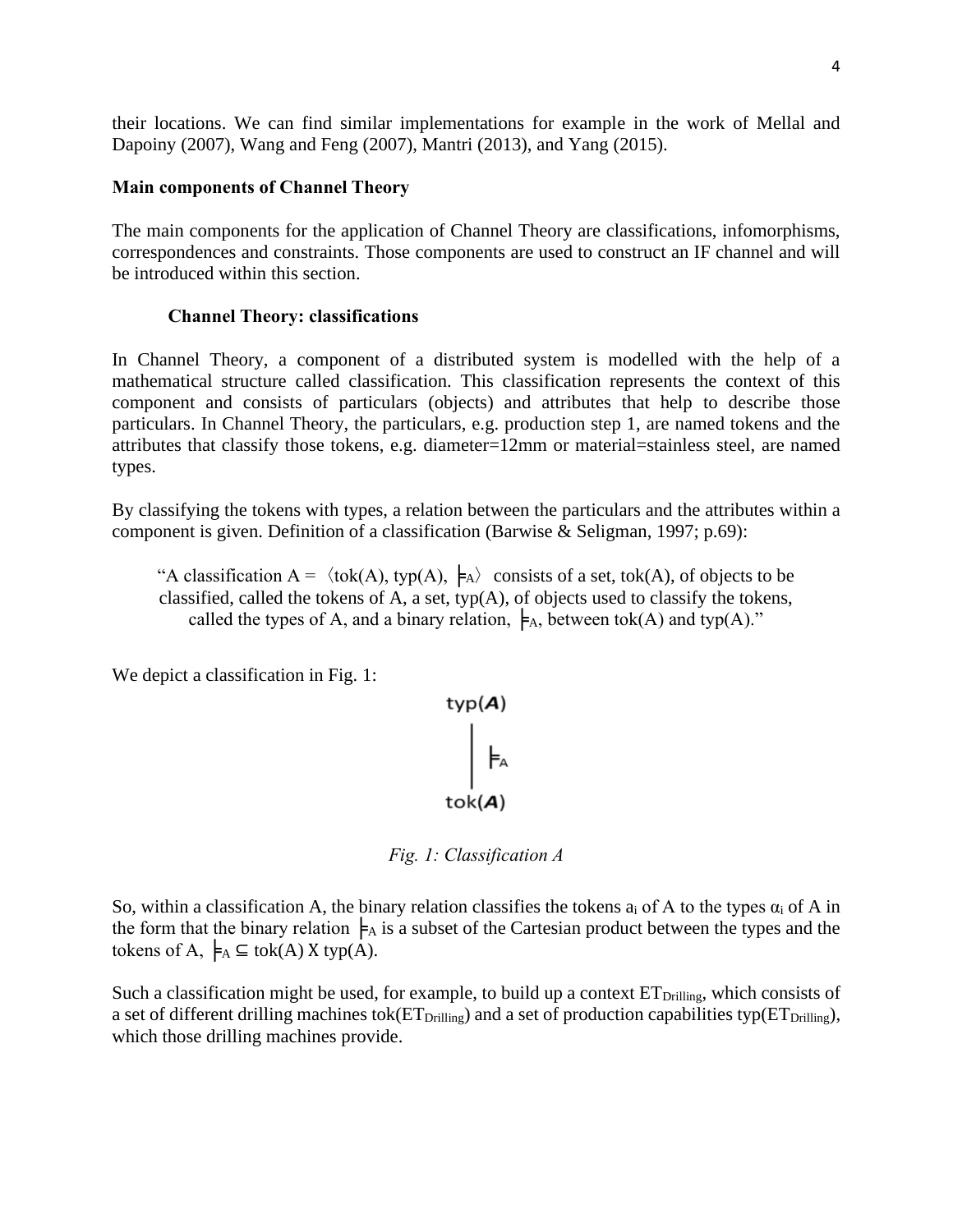#### **Channel Theory: infomorphisms**

In Channel Theory, classifications are connected with each other via so-called infomorphisms. The definition of an infomorphism can been found in (Barwise & Seligman, 1997; p.72):

"An infomorphism f: A  $\rightleftarrows$  B from A to B consists of two classifications  $\langle A, B \rangle$  and a contravariant pair  $f = \langle f, f' \rangle$  of functions between A and B, satisfying the following fundamental property of infomorphisms:

```
\int f(b) \models_A \alpha iff b \models_B f^{\prime}(\alpha)
```
for each token  $b \in \text{tok}(B)$  and each type  $\alpha \in \text{typ}(A)$ ."

With the help of these infomorphisms, information can be carried back and forth between the component classifications. The information that is being carried is the fact that a specific token a is classified to a specific type  $\alpha$ , meaning the information that a is being of type  $\alpha$ . We can depict an infomorphism as shown in Fig. 2:



*Fig. 2: Infomorphism f:*  $A \ncong B$ 

Between a component and the system as a whole, there is at least one such infomorphism. An infomorphism is a pair of functions each of which captures correspondences between types or between tokens of two classifications that comply with the above fundamental property. Moreover, through the system as a whole (which would be represented as the 'core' of the information channel, which will be discussed shortly), relationships between components are also captured.

With the help of such infomorphisms, relationships between the tokens or between the types of two components of an information channel are represented. The function on the token-level of an infomorphism, for example, can represent the information that a specific detailed described production step  $x \in tok(DD_{\text{makingHole}})$ , which is of type making hole, can be conducted with a machine  $y \in tok(ET<sub>Drilling</sub>)$ , which is of type drilling machine.

#### **Channel theory: correspondences**

We have shown that an infomorphism is a pair of functions, which respectively represent the correspondences between the types and between the tokens of classifications within a distributed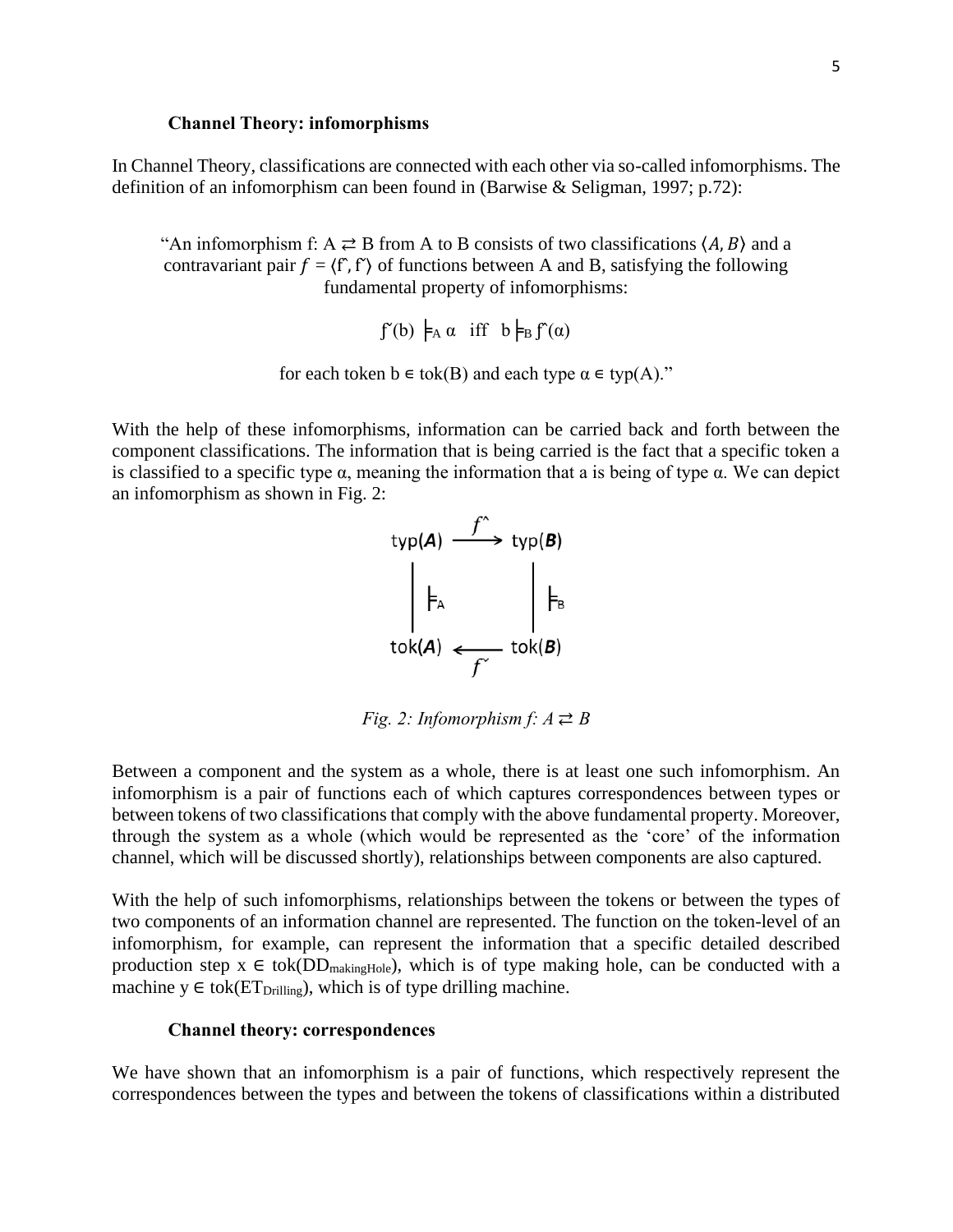system. The correspondences themselves represent relationships between types or between tokens of the involved classifications.

As such, so far known correspondences are an important starting point when we have to match between the different components of a distributed system. Those initial correspondences are the result of a priori knowledge or other kinds of heuristics but can be also the result of a posteriori knowledge when we feed back our experience to this initial partial alignment. Thus, correspondences give us the information, what we already know about the relationships between the tokens or between the types of two contexts. In our application scenario, this might be, for example, the knowledge that the production step x of type  $PS_{\text{makingHole}}$  can be conducted in the setting of a specific production environment with the production processes  $PP = \{drilling, milling,$ turning, punching}.

In Information Flow, a correspondence is a pair of elements, which contains either two tokens or two types from the corresponding IF classifications and describes a particular relationship between the two component classifications. This pair of elements is then be used to build up a token  $t_x =$  $\langle t_i, A_x; t_i, B_x \rangle$  within the core classification of the IF channel and this token  $t_x$  is described by the types of the involved tokens from the IF classifications A and B that build up this token  $t_x$ .

### **Channel theory: constraints**

According to the first principle of information flow (Barwise & Seligman, 1997; p.8), the flow of information heavily depends on regularities in the distributed system. The more random a distributed system is the less information is able to flow between the components of this distributed system. Thus, the aim is to find as much regularities as possible in a distributed system to reach a stable alignment framework between the different components, namely classifications, within the distributed system. In Channel Theory those regularities are called constraints and are defined as follows (Barwise & Seligman, 1997, p.29):

"Let A be a classification and let  $\langle \Gamma | \Delta \rangle$  be a sequent of A. A token a of A satisfies  $\langle \Gamma | \Delta \rangle$  provided that if a is of type  $\alpha$  for every  $\alpha \in \Gamma$  then a is of type  $\alpha$  for some  $\alpha \in \Delta$ . We say that  $\Gamma$  entails  $\Delta$  in A, written  $\Gamma$   $\vdash$  A  $\Delta$ , if every token a of A satisfies  $\langle \Gamma | \Delta \rangle$ . If  $\Gamma$   $\vdash$   $\Delta \Delta$  then the pair  $\langle \Gamma | \Delta \rangle$  is called a constraint supported by the classification A."

According to the above definition of constraints, a sequent is a pair  $\langle \Gamma | \Delta \rangle$  of sets of types from a classification. Following that, constraints provide regularities on type level in a classification. Together with the infomorphisms there are now mechanisms available that help us to align classifications from the different components in a distributed system with the help of an IF channel and based on regularities derived from some initial correspondences. The regularities within a distributed system are necessary to successfully establish a matching framework for this distributed system.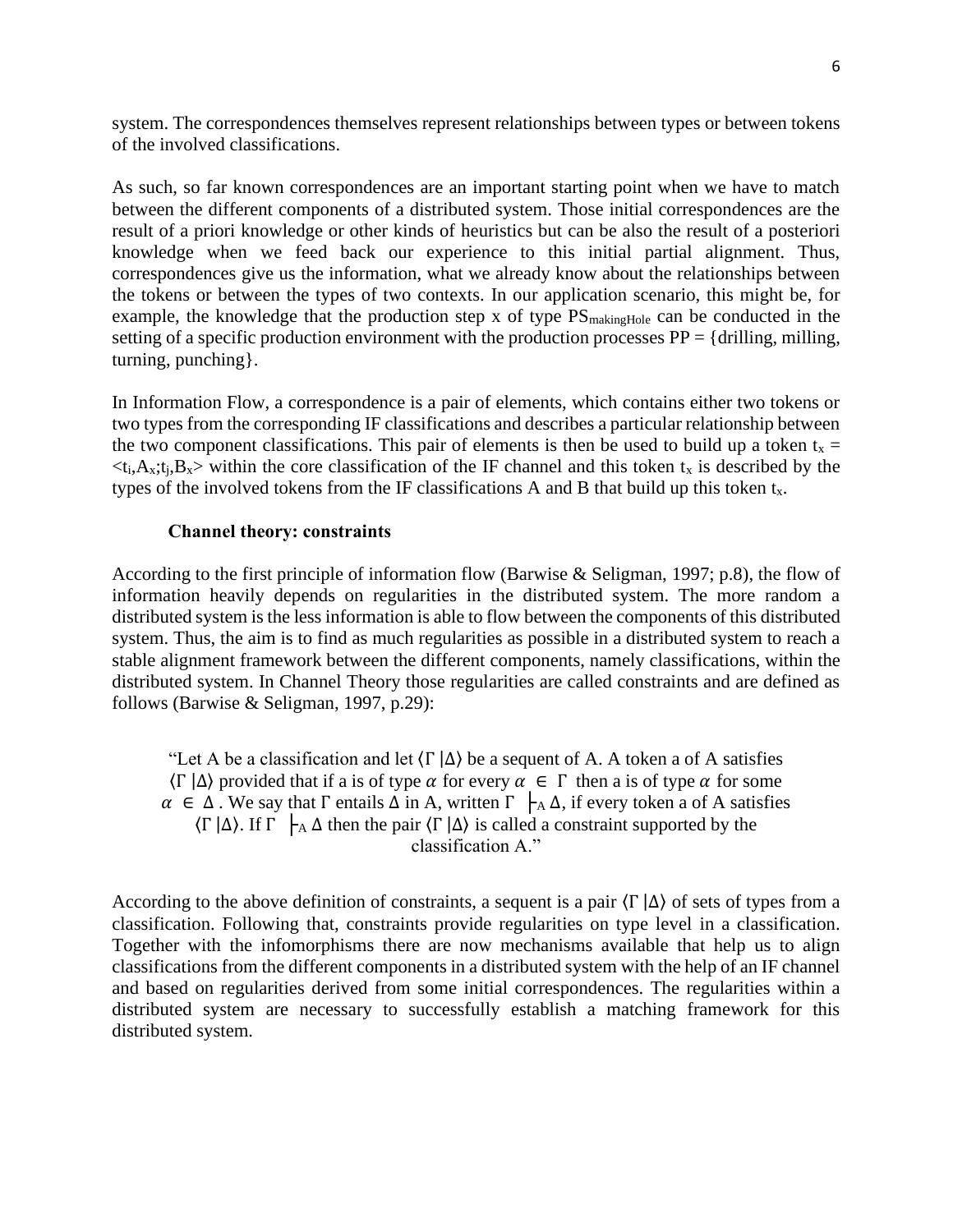#### **Channel theory: channels**

The main aim in the application of the IF theory is the construction of a so-called IF channel. A channel is defined like follows (Barwise & Seligman, 1997; p.76):

"A channel C is an indexed family  $\{f_i: A_i \rightleftarrows C\}_{i \in I}$  of infomorphisms with a common codomain C, called the core of C. The tokens of C are called connections; a connection c is said to connect the tokens  $f_i(c)$  for  $i \in I$ ."

This definition from Barwise and Seligman is a general definition for an n-ary channel with an index set {0,…,n-1}. However, most of the examples in the literature about the application of IF are dealing with two components only and this is exactly what we need for our application scenario. So we are talking about a binary channel and for the case of a binary channel, we can stick to the following channel definition that is given by (Schorlemmer & Kalfoglou, 2005):

"An IF channel consists of two IF classifications  $A_1$  and  $A_2$  connected through a core IF classification C via two infomorphisms  $f_1$  and  $f_2$ ."

A binary channel can be depicted like this:



*Fig. 3: Binary channel*

According to this description, an IF channel consists of a core classification C, two component classifications A and B and corresponding infomorphisms that connect the core classification with the component classifications. Additionally, the core of the IF channel is a classification whose tokens are connections between the tokens from the component classifications and whose types are the disjoint union of the types from the component classifications that are involved in the IF channel.

### **Complex systems and environments**

Cilliers introduced in (Cilliers, 1998) a description of complex systems based on a list of ten characteristics that are typical for a complex system. We will use these characteristics later on to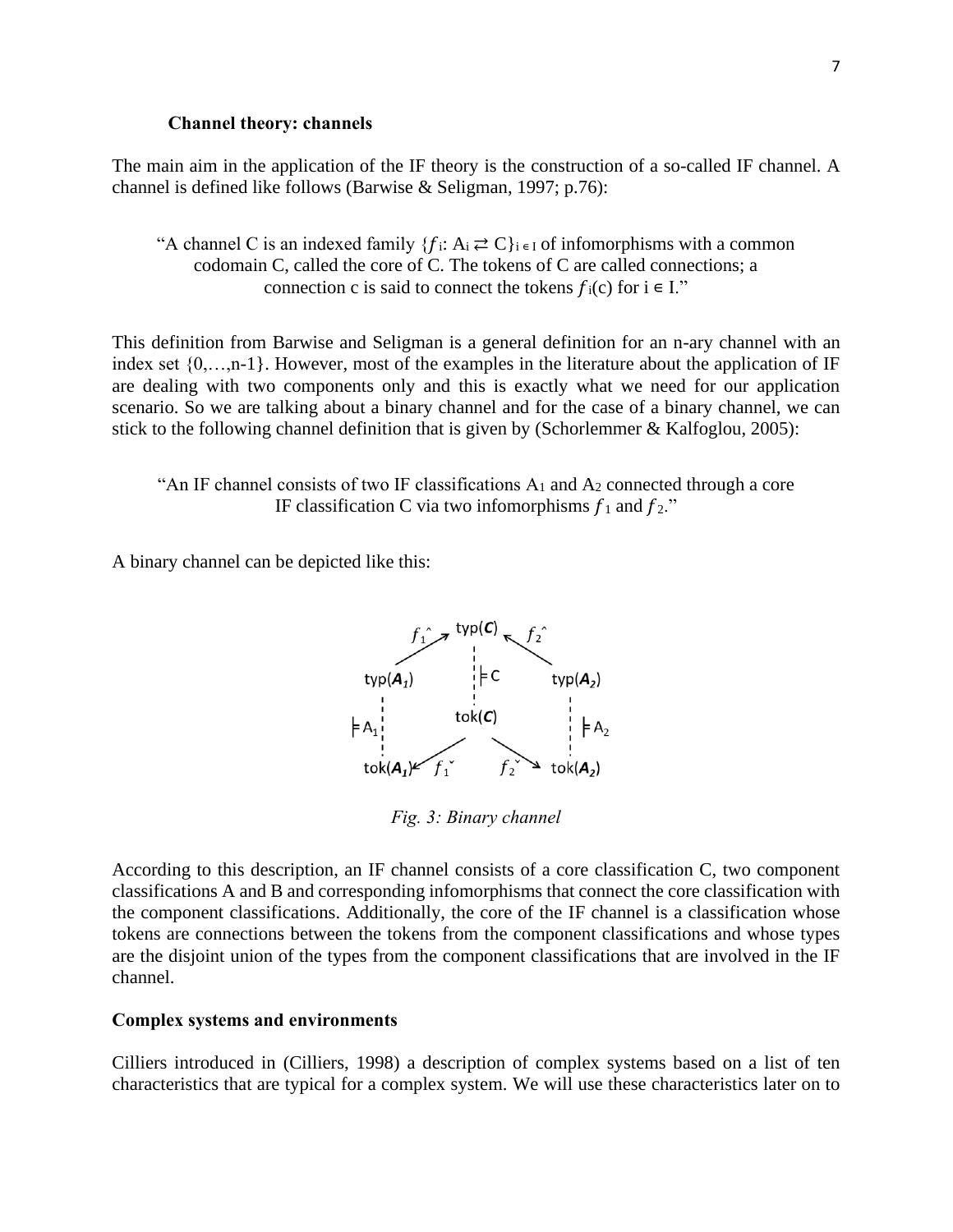justify why we think that the application area of smart manufacturing is a perfect example of a complex environment.

(Cilliers, 1998, p. 2) explains that it is hard to provide a working definition what complexity means, but that a general description of a complex system can be given by attempting to analyse the characteristics of these complex systems.

[Table 1](#page-8-0) shows the list of characteristics for a complex system taken from (Cilliers, 1998, pp. 3-5), summarises the explanation for these characteristics (ibid.), and gives an example where these criteria apply, which is also taken from (Cilliers, 1998, pp. 6-7). Cilliers (ibid.) frames the example of the economic system as a complex system with individual human beings—in their role as economic agents—as the elements of the complex system and draws the border of the system around a single country.

<span id="page-8-0"></span>

| Characteristics of complex system and<br>explanation                                                                                                                                                                                                                                     | Example: the economic system                                                                                                                                                                                       |
|------------------------------------------------------------------------------------------------------------------------------------------------------------------------------------------------------------------------------------------------------------------------------------------|--------------------------------------------------------------------------------------------------------------------------------------------------------------------------------------------------------------------|
| (i) Complex systems consist of a large<br>number of elements.                                                                                                                                                                                                                            | (i) The economically active people in a<br>country certainly comprise a large number<br>of elements.                                                                                                               |
| (ii) In order to constitute a complex<br>system, the elements have to interact, and<br>this interaction must be dynamic. A<br>complex system changes with time. The<br>interactions do not have to be <i>physical</i> ;<br>they can be thought of as the transference<br>of information. | (ii) The various individuals interact by<br>lending, borrowing, investing, and<br>exchanging money for goods. These<br>relationships change continually.                                                           |
| (iii) The interaction is fairly rich, i.e. any<br>element in the system influences, and is<br>influenced by, quite a few other ones. The<br>behaviour of the system, however, is not<br>determined by the exact amount of<br>interactions associated with specific<br>elements.          | (iii) An economic agent interacts with a<br>large number of the other elements: shops,<br>banks, other agents.                                                                                                     |
| (iv) The interactions themselves have a<br>number of important characteristics.<br>Firstly, the interactions are non-linear.                                                                                                                                                             | (iv) The interaction is non-linear: money<br>can receive compounded interest; small<br>investments can produce large returns (or<br>vice versa).                                                                   |
| (v) The interactions usually have a fairly<br>short range, i.e. information is received<br>primarily from immediate neighbours.<br>Long-range interaction is not impossible,                                                                                                             | (v) Economic agents primarily interact<br>with others that are in their near vicinity<br>(not necessarily in a spatial sense): local<br>shops or providers of service, as well as<br>their colleagues or partners. |

# **Table 1: Characteristics of a complex system**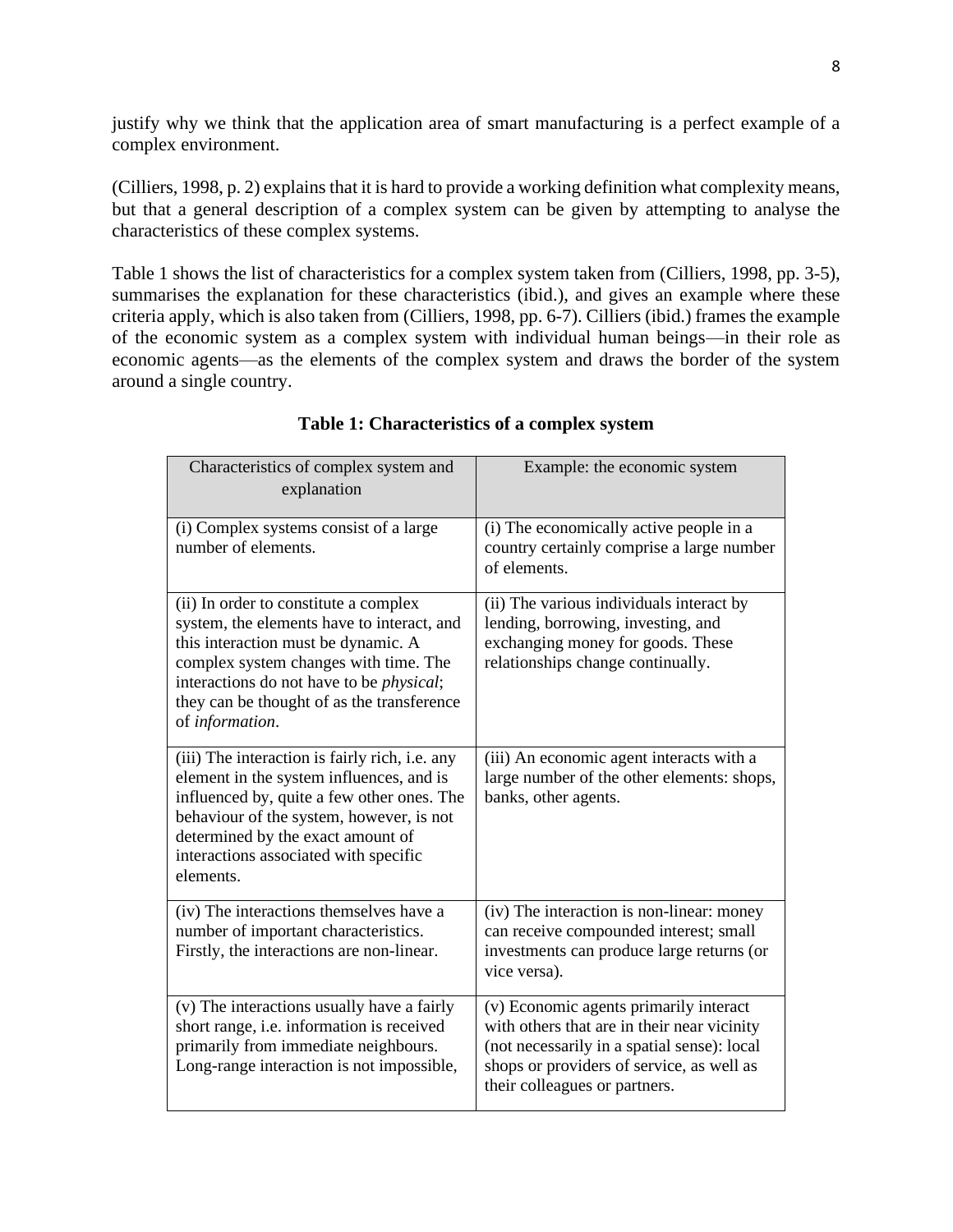| Characteristics of complex system and<br>explanation                                                                                                                          | Example: the economic system                                                                                                                                                                                                           |
|-------------------------------------------------------------------------------------------------------------------------------------------------------------------------------|----------------------------------------------------------------------------------------------------------------------------------------------------------------------------------------------------------------------------------------|
| but practical constraints usually force this<br>consideration.                                                                                                                |                                                                                                                                                                                                                                        |
| (vi) There are loops in the interactions.<br>The effects of any activity can feed back<br>onto itself, sometimes directly, sometimes<br>after a number of intervening stages. | (vi) The activity of an agent may<br>eventually reflect back on itself. A good<br>investment can produce good returns<br>(positive feedback), and overspending can<br>result in a shortage in the money supply<br>(negative feedback). |
| (vii) Complex systems are usually open<br>systems, i.e. they interact with their<br>environment.                                                                              | (vii) The economic system is certainly<br>open. It is virtually impossible to draw its<br>borders. It is continuously influenced by<br>the political system, international<br>relationships, the stability of the society,<br>etc.     |
| (viii) Complex systems operate under<br>conditions far from equilibrium.                                                                                                      | (viii) Since the economic system is driven<br>by the dynamics of supply and demand it<br>can never be in a state of equilibrium.                                                                                                       |
| (ix) Complex systems have a history. Not<br>only do they evolve over time, but their<br>past is co-responsible for their present<br>behaviour.                                | (ix) Economic systems are greatly<br>influenced by their history. Today's prices<br>largely depend on yesterday's.                                                                                                                     |
| $(x)$ Each element in the system is ignorant<br>of the behaviour of the system as a whole,<br>it responds only to information that is<br>available to it locally.             | (x) An economic agent can only act on the<br>available information. It does not know<br>what all the other agents are doing.                                                                                                           |

We can derive from Cilliers' list of the characteristics of complex systems (Cilliers, 1998) that a complex system is not merely built of a huge number of elements, but that the complexity of a system arises from the vital interactions between the components of a system.

According to Cilliers (ibid.), some systems show a very large number of elements or components and perform a bunch of sophisticated tasks, e.g. a production line, but an expert is able to analyse them by dividing such a system into its constituent parts and examining the parts separately. A system that can be analysed with such a reductionist approach is a complicated system.

Cilliers (ibid.) argues that complex systems cannot be analysed by way of reductionism, because, as already said, a complex system is not only constituted by its components, but also by the relationships and interactions between these components and their elements. By breaking apart such a system in its constituent parts, the interactions and relationships between the components would also be cut, and thus the analytical method would destroy what it wants to understand.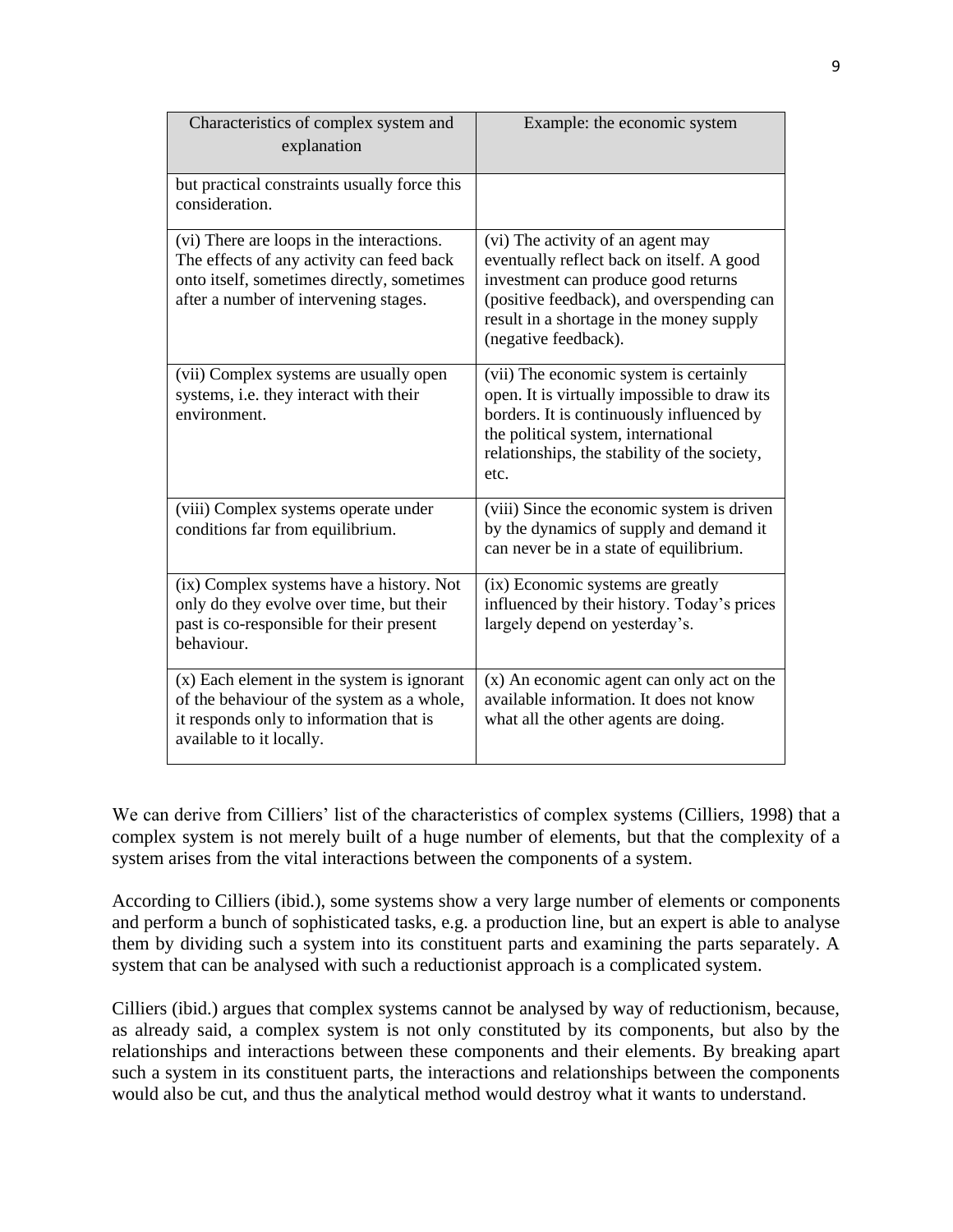We derive from Cilliers' description of complex systems (ibid.) that we have to have a look on the interactions and relationships between the components of a complex system if we want to understand the behaviour of such a complex system. Later on, we will describe how we are going to handle complexity based on the insights we inferred from Cilliers.

## **Smart manufacturing as a complex environment**

In this section, we provide arguments why the application domain of manufacturing, especially the area of smart manufacturing, which we have introduced above, has to be considered as a complex environment. For this categorisation of smart manufacturing as a complex environment, we are using the characteristics introduced by Cilliers (1998) and shown in table 1 to describe a complex system.

[Table 2](#page-10-0) shows the characteristics of a complex system according to Cilliers (ibid.) as we know it from the previous section, but this time with the example of smart manufacturing mapped to these characteristics.

<span id="page-10-0"></span>

| Characteristics of complex system and<br>explanation                                                                                                                                                                                                                                     | Example: smart manufacturing                                                                                                                                                                                                                                                                                                                                                 |
|------------------------------------------------------------------------------------------------------------------------------------------------------------------------------------------------------------------------------------------------------------------------------------------|------------------------------------------------------------------------------------------------------------------------------------------------------------------------------------------------------------------------------------------------------------------------------------------------------------------------------------------------------------------------------|
| (i) Complex systems consist of a large<br>number of elements.                                                                                                                                                                                                                            | (i) The application area of smart<br>manufacturing certainly consists of a large<br>number of elements, e.g. countless<br>different products that are produced with<br>similarly countless machines and tools in<br>a wealth of different production<br>environments (Elmaraghy, Elmaraghy,<br>Tomiyama, & Monostori, 2012).                                                 |
| (ii) In order to constitute a complex<br>system, the elements have to interact, and<br>this interaction must be dynamic. A<br>complex system changes over time. The<br>interactions do not have to be <i>physical</i> ;<br>they can be thought of as the transference<br>of information. | (ii) The various companies involved in the<br>manufacturing process are normally<br>organised in supply chain networks with<br>differing relationships of supplier and<br>customer depending on the specific<br>product that is produced. These<br>relationships, as well as the members of<br>the supply chain networks, change<br>continually (Cheng, Chen, & Chen, 2014). |
| (iii) The interaction is fairly rich, i.e. any<br>element in the system influences, and is<br>influenced by, quite a few other ones.                                                                                                                                                     | (iii) A manufacturing company interacts<br>with a large number of other companies<br>and organisations in the supply chain: e.g.<br>supplier of raw material, supplier of<br>manufacturing equipment and tools,<br>original equipment manufacturer (OEM),<br>customers (Klibi, Martel, & Guitouni,                                                                           |

# **Table 2: Smart manufacturing categorised as a complex system**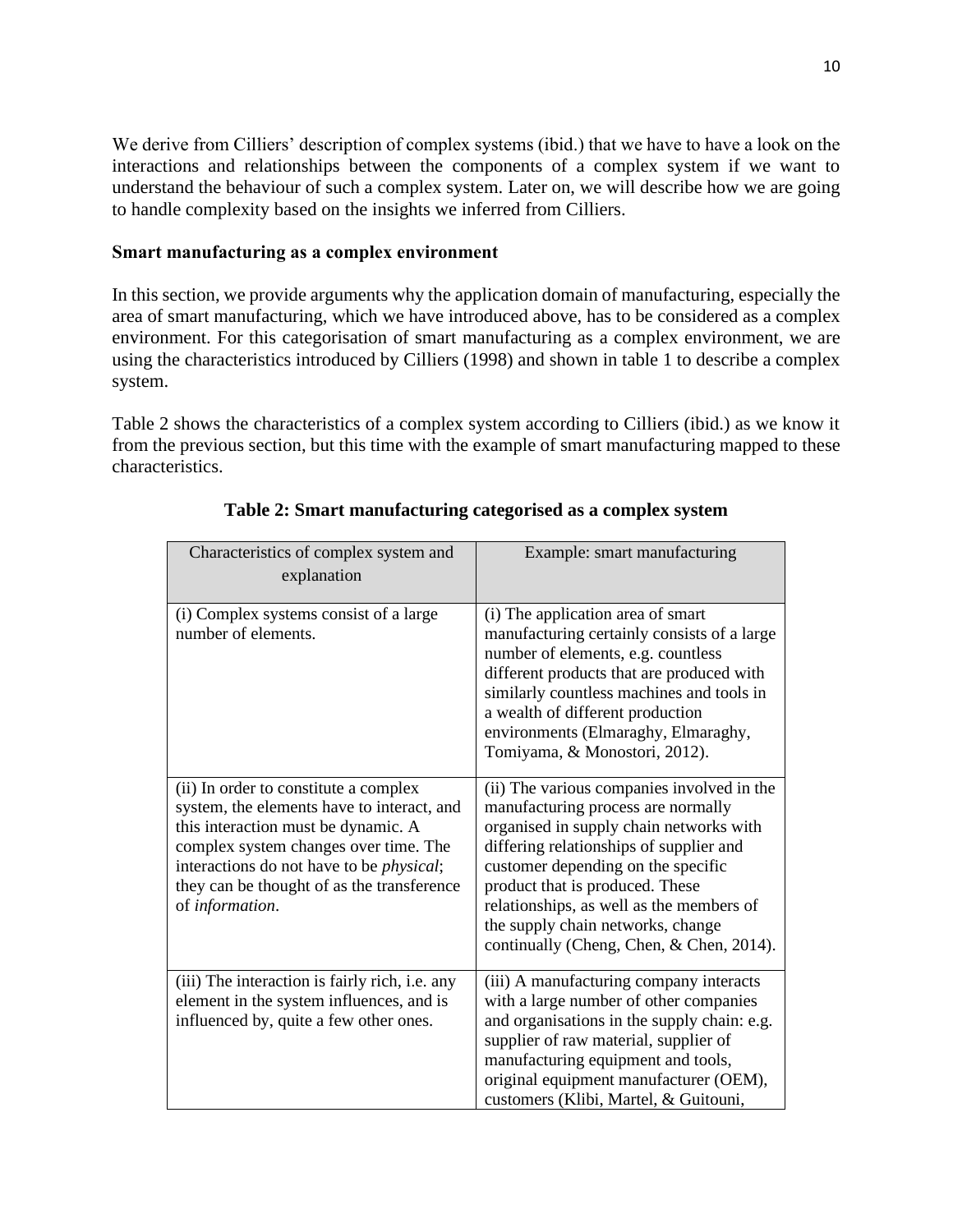| Characteristics of complex system and<br>explanation                                                                                                                                                                                           | Example: smart manufacturing                                                                                                                                                                                                                                                                                                                                                                                                                                                                                  |
|------------------------------------------------------------------------------------------------------------------------------------------------------------------------------------------------------------------------------------------------|---------------------------------------------------------------------------------------------------------------------------------------------------------------------------------------------------------------------------------------------------------------------------------------------------------------------------------------------------------------------------------------------------------------------------------------------------------------------------------------------------------------|
|                                                                                                                                                                                                                                                | 2010), banks, innovators, research<br>organisations, et al.                                                                                                                                                                                                                                                                                                                                                                                                                                                   |
| (iv) The interactions themselves have a<br>number of important characteristics.<br>Firstly, the interactions are non-linear.                                                                                                                   | (iv) The interaction is non-linear what can<br>be seen in a variety of concepts in<br>manufacturing (Efthymiou, Pagoropoulos,<br>Papakostas, Mourtzis, & Chryssolouris,<br>2012). For example, the bullwhip effect<br>says that differing order behavior can<br>yield to a variety of inefficiencies in the<br>supply chain forcing suppliers to produce<br>more than it is actually needed. Also, the<br>sales forecasts are non-linear and have to<br>react on globalised markets (Alony &<br>Munoz, 2007). |
| (v) The interactions usually have a fairly<br>short range, i.e. information is received<br>primarily from immediate neighbours.<br>Long-range interaction is not impossible,<br>but practical constraints usually force this<br>consideration. | (v) Manufacturing companies primarily<br>interact with companies and organisations<br>that are members of their own supply<br>chain or ecosystem: e.g. suppliers or<br>customers (Cheng et al., 2014).                                                                                                                                                                                                                                                                                                        |
| (vi) There are loops in the interactions.<br>The effects of any activity can feed back<br>onto itself, sometimes directly, sometimes<br>after a number of intervening stages.                                                                  | (vi) The performance of a manufacturing<br>company eventually reflects back on itself<br>(Mason, Fowler, & Matthew Carlyle,<br>2002). Delivering products on time and in<br>good quality that meets the requirements<br>of the customer to a competitive price can<br>lead to higher demand for the goods from<br>the market. On the other side, a product<br>with a too high sales price or in bad<br>quality typically leads to decreasing<br>demand from the market.                                       |
| (vii) Complex systems are usually open<br>systems, i.e. they interact with their<br>environment.                                                                                                                                               | (vii) The manufacturing area is certainly<br>an open system. It is continuously<br>influenced by a globalised market, new<br>competitors, new technologies, demand<br>for new products, et al. (Vogel & Lasch,<br>2016)                                                                                                                                                                                                                                                                                       |
| (viii) Complex systems operate under<br>conditions far from equilibrium.                                                                                                                                                                       | (viii) Since the manufacturing area is—<br>similar to the economic system itself-<br>driven by the dynamics of supply and<br>demand (Cheng et al., 2014) it can never<br>be in a state of equilibrium.                                                                                                                                                                                                                                                                                                        |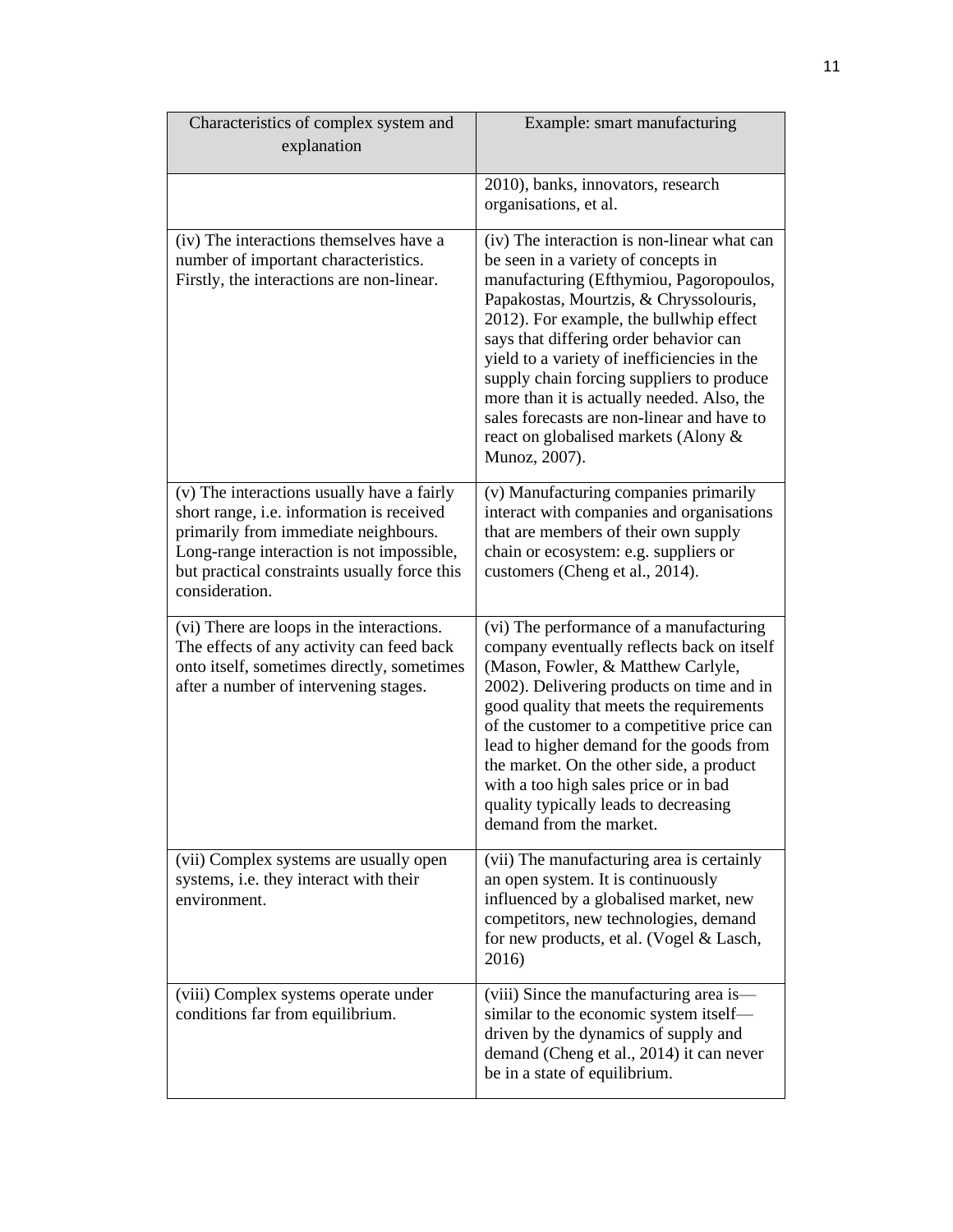| Characteristics of complex system and<br>explanation                                                                                                              | Example: smart manufacturing                                                                                                                                                                                                                |
|-------------------------------------------------------------------------------------------------------------------------------------------------------------------|---------------------------------------------------------------------------------------------------------------------------------------------------------------------------------------------------------------------------------------------|
| (ix) Complex systems have a history. Not<br>only do they evolve over time, but their<br>past is co-responsible for their present<br>behaviour.                    | (ix) Manufacturing companies and their<br>supply chains are greatly influenced by<br>the history of their interactions. For<br>example, the rating of a supplier heavily<br>depends on its performance in the past<br>(Mason et al., 2002). |
| $(x)$ Each element in the system is ignorant<br>of the behaviour of the system as a whole,<br>it responds only to information that is<br>available to it locally. | $(x)$ A manufacturing company can only<br>act on the available information. It does<br>not know what all the other manufacturing<br>companies in the supply chain or even in<br>other supply chains are doing.                              |

This comparison of the application area of smart manufacturing with the characteristics of a complex system given by Cilliers (ibid.) is by far not comprehensive and complete; however, it shows that the domain of smart manufacturing meets all of Cilliers' (ibid.) criteria to be classified as a complex system or a complex environment.

# **METHODOLOGY**

To find out relationships in complex environments, we chose the context of smart manufacturing as our application domain and we have seen in the previous section that this application area is a perfect example of a complex environment. The area of smart manufacturing is undergoing many research activities nowadays and one of the main ideas behind that concept is the idea that the production system shall reach a certain level of self-organisation and autonomy. We believe that for implementing and reaching this self-organisation and autonomy, it is necessary that we can predict the system's behaviour up to a certain degree. Therefore, we first must understand the overall system's behaviour in a specific context, for which we have to know about the relationships between the objects within the system under specific environmental conditions.

Thus, what we are aiming at, is to identify the *relationships of interest* in complex environments. By this term, we mean any kinds of relationships between objects in which people within the situation are interested and which these people can appreciate in terms of Vickers' notion of 'appreciative system' (Vickers, 1995) or which are among the 'affordance' in semiotics (Gibson, 1977) that the situation provides. We are inspired by the term of 'Situation of Interest' in the literature of Soft Systems Thinking, for example in the work of Checkland (Checkland, 2000) or Stowell (Stowell, 2016), and suggest the term 'Relationship of Interest' to show that our work even though highly technical has a philosophical origin of Interpretivism.

In the previous sections, we showed that various researchers already successfully applied IF in a series of different scenarios where the relationships of two or more sets of things have to be determined in environments that can be seen as distributed systems according to the definition shown in (Barwise & Seligman, 1997). All those application scenarios have in common that for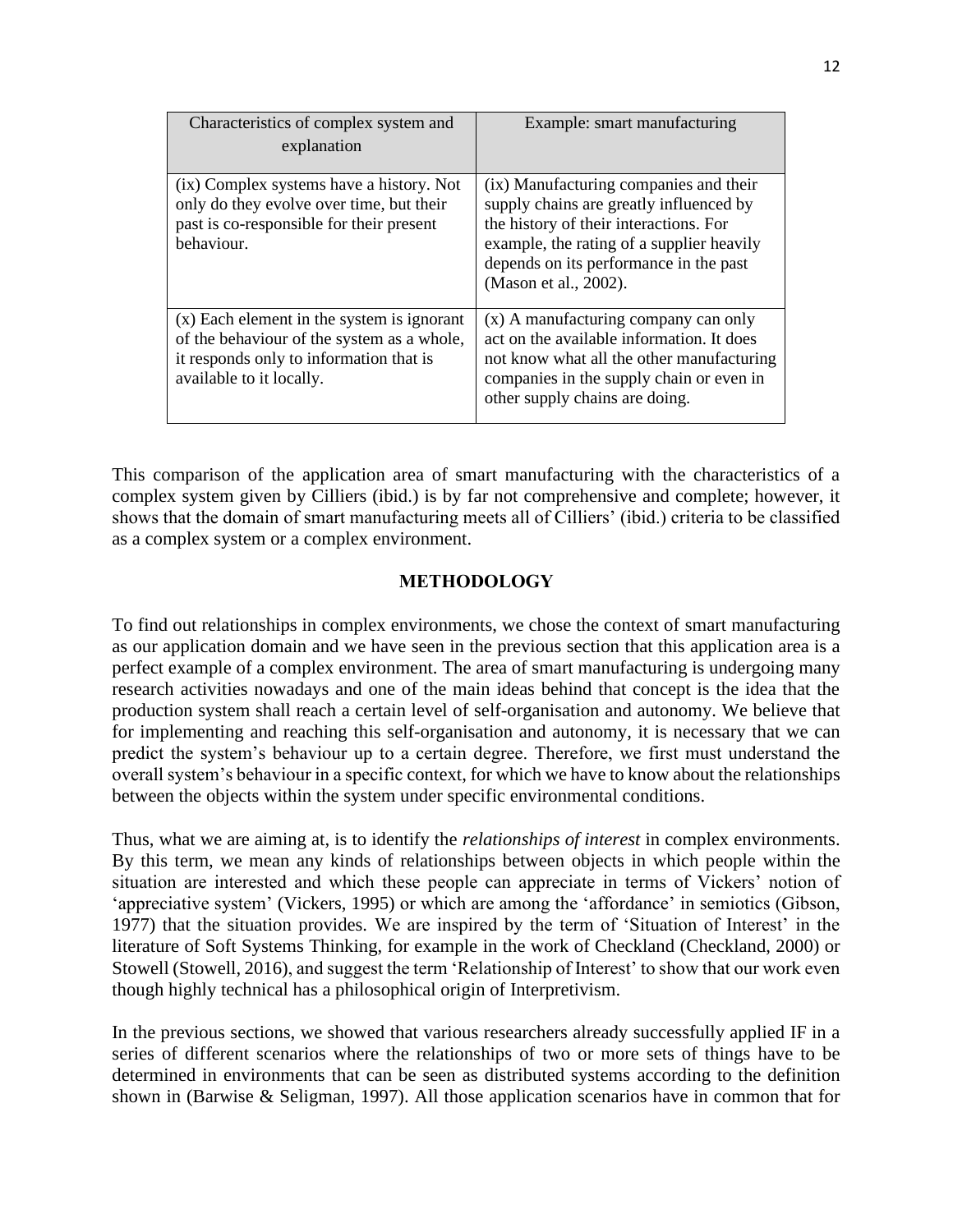the construction of the IF channel they follow the approach that is described in the diverse work of Kalfoglou and Schorlemmer, e.g. in (Schorlemmer & Kalfoglou, 2003b). In those examples, the construction of the IF channel normally starts at the baseline of a set of initial correspondences as a partial alignment between the IF classifications of the distributed system. Those initial correspondences either represent known relationships between the tokens of the involved classifications or relationships between the types of the classifications of a distributed system.

By applying Channel Theory to our application scenario according to these traditional approaches we observed some drawbacks (detailed shortly) caused by the higher level of complexity in this application scenario. These insights and shortcomings of the current application of IF are the motivation to examine how Channel Theory can be applied even in complex environments.

# **Defining and Handling Complexity**

Following (Cilliers, 1998), we describe a complex system as an environment with a high degree of dynamics. These dynamics are caused by interactions between a huge series of objects within those environments. Additionally, the set of objects and their characteristics are not static but evolve over time; also, the relationships between the objects evolve and have an impact on how those objects interact with one another. Especially, as we are working with a distributed system, the sorts of interactions do not have to be physical; they also can result from transferring information within the overall system.

To understand and predict a system's behaviour, for a complicated system we can break the system apart into its components and analyse the structure and constraints of the single components. Putting all the components back together would then give us a complete understanding of the overall system, and we can predict the system's behaviour under specific circumstances even if the system consists of a huge number of single components.

As the components in complex environments show vital interactions between one another and the components and their characteristics, as well as the relationships between the components, are evolving over time, only a part of the overall system's behaviour can be analysed at a specific moment in time. Thus, the approach to understanding the system's behaviour, which we described for complicated systems, does not work for complex systems. However, we can achieve some understanding of the system's behaviour by studying the interactions between certain types of objects and their characteristics within the system and thereby getting insights on the relationships between those objects.

Knowing about the relationships between specific objects in complex environments gives us an understanding of how those objects behave and interact with one another under specific circumstances. We can use this information to reveal regularities that govern such kinds of behaviour and interaction between the objects and thus, we can predict the behaviour of parts of the overall system when particular surrounding conditions are met.

Thus, what we are aiming at is to identify relationships of interest in such kind of complex environments, which we describe as distributed systems. With the help of those relationships, we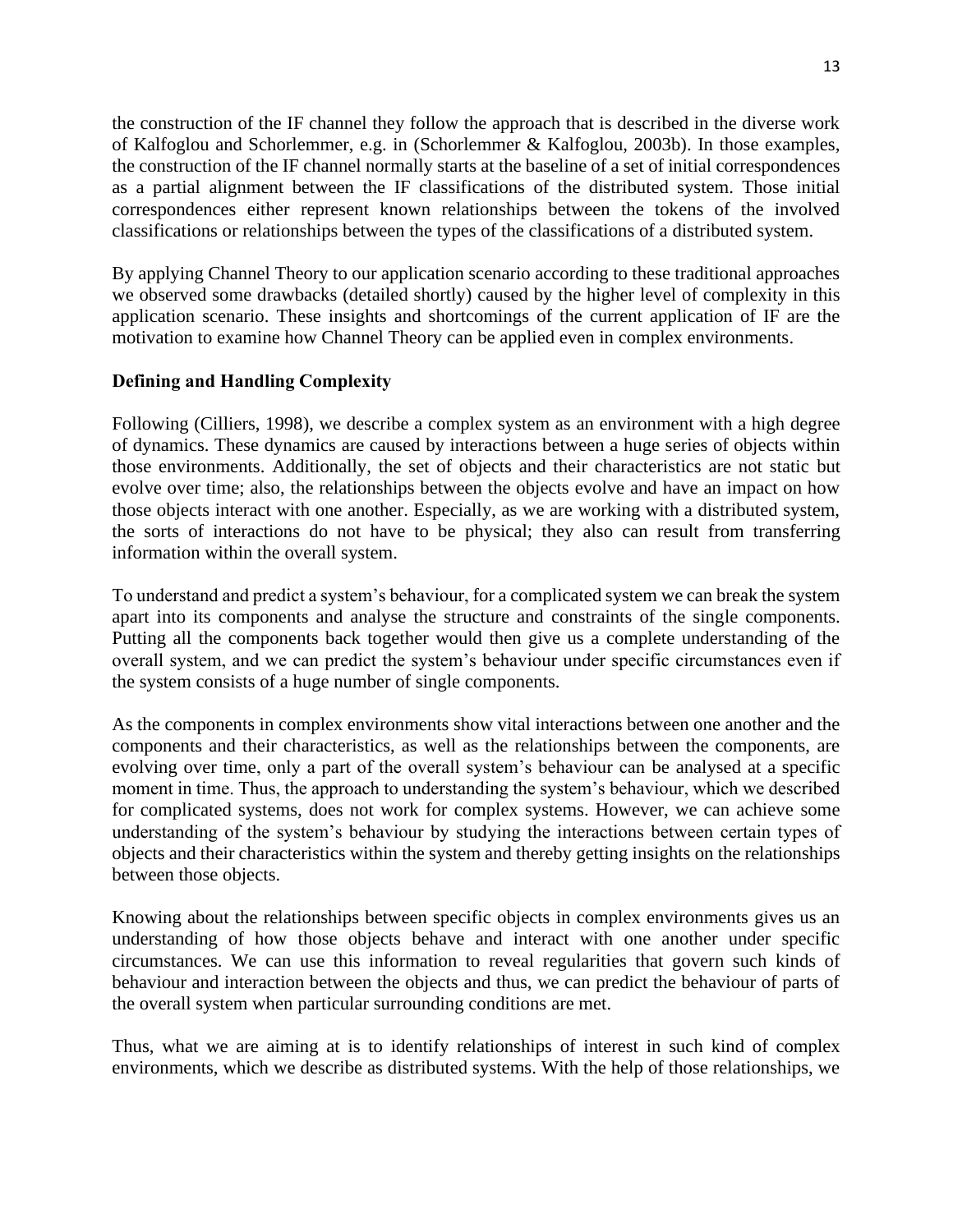want to find out the regularities between the objects' interactions in a specific environment that help us to predict the system's behaviour and thus to tame the level of complexity in this system.

## **Identifying Relationships of Interest in Manufacturing by Using Channel Theory**

We want to find relationships of interest in the application area of manufacturing. Manufacturing is an application area that shows many dynamics of the kind we described in the previous section as well as further characteristics of complex systems and thus can be perfectly seen as a complex environment. We have introduced our application scenario in the section "Related Research" and the situation, where the production system automatically assigns manufacturing equipment to the next production step is a perfect example of a complex environment in a distributed system. We will use this equipment assignment process as our application scenario to show how we are aiming to find the relationships of interest in complex environments by using the Channel Theory.

### **Iterative Usage of Channel Theory**

As we said in the previous sections, to identify the relationships of interest in our application domain, we are applying the theory of Information Flow, also known as Channel Theory. This theory provides us with the mathematical tools that help us to describe the flow of information within a distributed system and thus to find out about the relationships and regularities within such kinds of systems. Kalfoglou and Schorlemmer developed the mathematical constructs of Information Flow into a systematic and mechanised methodology within an Information Flow based framework, which they call IF-Map (Kalfoglou & Schorlemmer, 2003). We use this approach and the work of successive researchers in the tradition of Kalfoglou and Schorlemmer as a starting point for our application of Information Flow—and thus for the identification of relationships of interest in the application area of smart manufacturing.

What we observe in the work of Kalfoglou and Schorlemmer and the researchers who build their approaches based on this work is, that they are mainly using examples with quite simple structures of the contexts with a fixed defined set of—often only a few—instances (referred to as *tokens* in the context of IF) and properties (referred to as *types* in the context of IF). Additionally in the examples of the literature, those types and tokens are not expected to change over time—showing us that those examples do not meet some of our main criteria for complex environments.

While applying the Channel Theory in the application domain of smart manufacturing, we realised that the so far known approaches from the literature that have been used in other application areas are not capable of addressing the higher level of complexity in this environment adequately. We observed that we should revise especially the usage of IF *classifications*, which are one of the main building blocks in constructing the *channel* to infer the relationships between objects in a distributed system. Furthermore, to cope with the high degree of complexity in our application domain, we introduced an iterative 2-step approach based on composite channels to derive the relationships of interest between the objects involved in the context of our example.

This 2-step approach results, on the one side, from the situation that our application example from manufacturing is not limited to only a few objects within the two contexts: product P and suitable machinery M, in order to produce the specific product  $P_x$  with the help of machinery  $M_y$ . The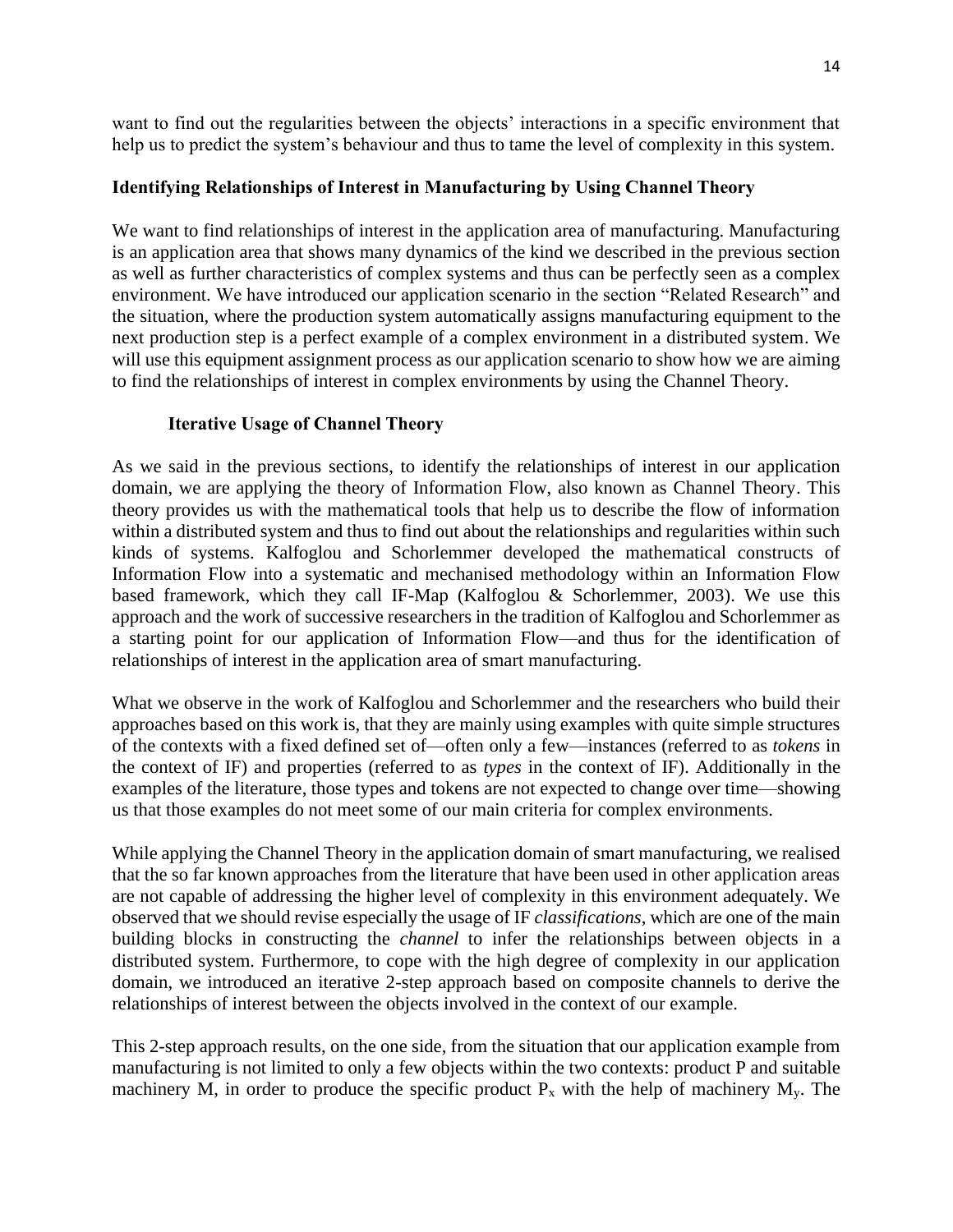15

production of a specific product is typically split into a series of different production steps *PS* that must be conducted in sequence. The production steps themselves then have to be conducted by applying one specific production process *PP* with the help of the equipment that is intended for actually conducting a specific type of production process—see (DIN8580:2003-09, 2003) for a definition and a list of such kinds of production processes. Generally, in a production environment, there are different types of products that must be produced and therefore even more different types of production steps that have to be conducted. Additionally, there is a series of different production equipment and tooling *ET* that might be used to produce the products in a specific production environment. This environment results in a plethora of different production steps as well as a variety of different production equipment and tooling that must be taken into account for a specific manufacturing environment.

On top of this huge number of tokens that we have to consider within our contexts of interest in manufacturing, we have to respect that within those contexts different types might be needed to describe the various tokens within the same contexts. For example, in the context of equipment and tooling *ET*, the types are used to describe the specific production capabilities of specific production equipment in combination with specific tooling. In the case of a machining tool (the token), such production capabilities (the types) are for example travelling distances for machine axis, tooling system, or sizes of the machine table—which kinds of details of the equipment are really needed depends on the specific kind of equipment. When choosing the types, the various specifics and characteristics of all the equipment in a manufacturing environment have to be taken into account. This leads to a series of different types that are needed to classify all the various equipment and their characteristics decently. In the end, this results in a number of different types for different kinds of tokens in the same context.

Additionally, we have to cope with a dynamic environment within the manufacturing area as all those objects (tokens) within our two contexts production step *PS* and equipment and tooling *ET* are not fixed and are changing over time. Companies in the area of manufacturing are faced with changing products and increasing variants of those products, but also the tooling and equipment are updated or even exchanged over time. The results are changing contexts, where the tokens, as well as the types that are classifying the tokens, are altered over time—even worse, with the changing types and tokens also the relationships and the resulting regularities within our complex environments are changing over time as well.

<span id="page-15-0"></span>Following the work that stands in the tradition of Kalfoglou and Schorlemmer, the types and tokens of a context are represented in IF classifications with the help of a table called 'classification table' like the one that is shown in [Table 3.](#page-15-0)

|  | Table 3: Typical Representation of IF Classification as a Simple Table. |  |  |
|--|-------------------------------------------------------------------------|--|--|
|  |                                                                         |  |  |

|                | AG | PA | <b>IND</b> | <b>FS</b> | <b>EUBD</b> |
|----------------|----|----|------------|-----------|-------------|
| r <sub>1</sub> |    |    |            |           |             |
| r <sub>2</sub> |    | 0  |            |           |             |
| r <sub>3</sub> |    |    |            |           |             |
|                |    |    |            |           |             |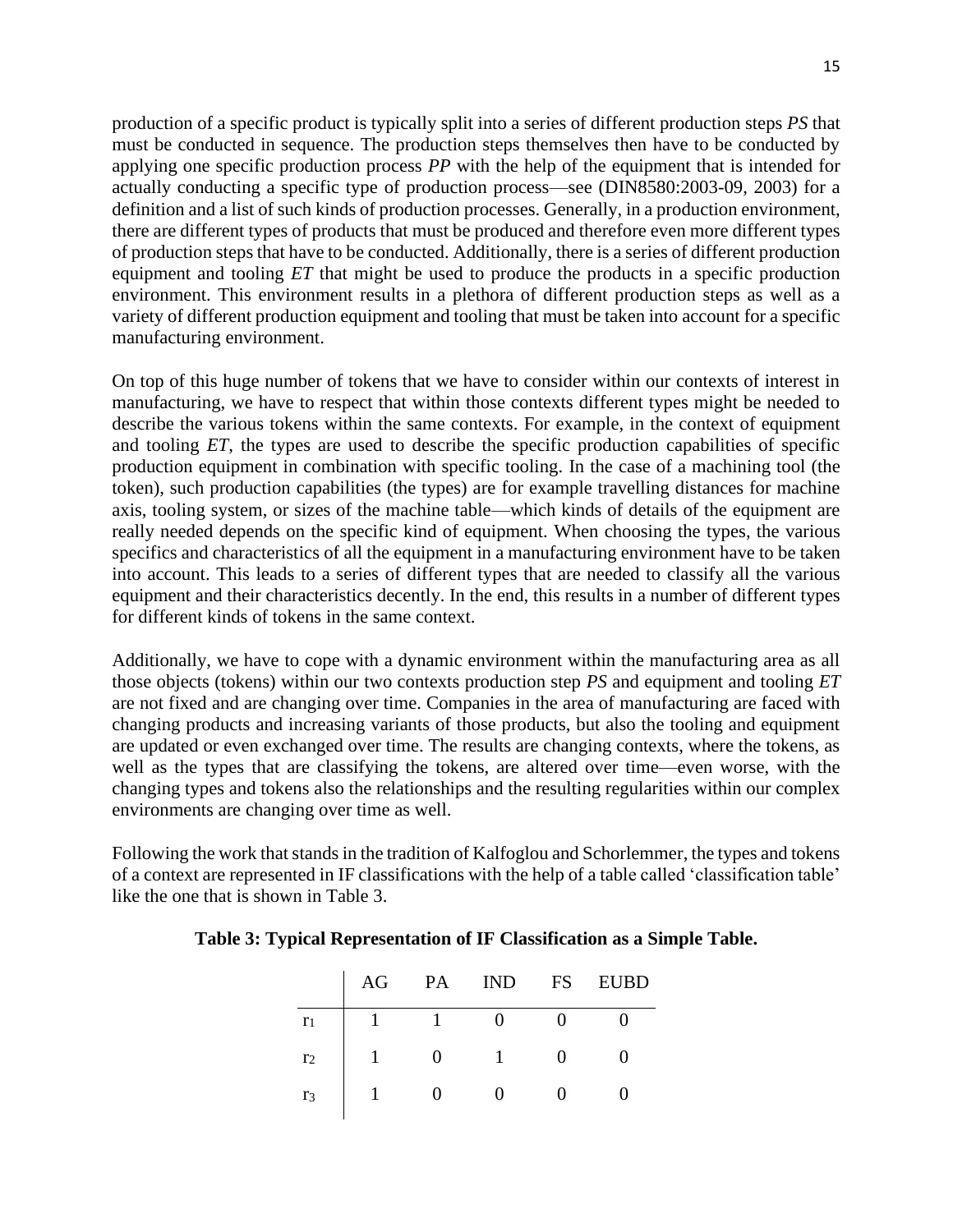|  | $\begin{array}{c cccc} r_4 & 0 & 0 & 0 & 1 & 1 \ r_5 & 0 & 0 & 0 & 1 & 0 \end{array}$ |  |
|--|---------------------------------------------------------------------------------------|--|

[Table 3](#page-15-0) shows a typical example of the use of simple tables to represent IF classifications. In this example, which is taken from (Schorlemmer & Kalfoglou, 2003b), the five tokens ' $r_1$  to  $r_5$ ' are responsibilities that are classified to ministry units (the types). In this example, these types are AG (Agencies), PA (Passport Agency), IND (Immigration and Nationality Directorate), FS (Foreign Secretary), and EUBD (European Union Bilateral Department). It can be seen that within this example, a well-defined set of ministry units is used to show the relationships between the responsibilities and the ministry units.

Unfortunately, things are not that easy in complex environments—the manufacturing example that we have described may show that. We assume that putting together in single IF classification tables all necessary information for a decent description of the contexts for production steps or production equipment in a specific manufacturing environment is not appropriate. Such an approach would result in big IF classification tables with a huge number of tokens and even a huge number of different types, which are classifying those tokens. Those big IF classifications may cause that the development of applications based on such kind of tables and the handling and maintenance of those tables as well might be too awkward and too error prone.

Thus, we realise that we should revise especially the usage of IF classifications when we want to identify relationships of interest by applying the Channel Theory in complex environments. Additionally, as IF classifications are one of the main building blocks in the application of Channel Theory, we also have to investigate how a novel way of using IF classifications may affect the construction of the channel itself. To address this, we introduce an iterative approach for constructing the channel to align two contexts in a distributed system. This iterative approach consists of two separate components, which are both addressing different aspects of complexity in our application environment. The first component is a 2-step approach for constructing the channel based on a series of IF classifications instead of one big IF classification and the second component is a learning system to maintain the knowledge about the regularities that govern the overall systems' behaviour.

# **Channel Theory based 2-step approach**

With the Channel Theory based 2-step, we align production steps that are needed for the production of a specific product with the available equipment and tooling that is able to conduct the specific production step in a given production environment. Typical production environments show a variety of different production equipment and tooling and only some of them might be suitable for a specific production step—so, we split the selection process into two consecutive steps to reduce the complexity of selecting the proper equipment and tooling for a specific production step.

In the first step, we use a context production step *PS* (see [Table 4\)](#page-17-0) with a high-level description of the production step and a context production process *PP* (see [Table 5\)](#page-17-1) for a list of available production processes in the exemplary environment. In Table 4, a token  $PS_{x-y}$  indicates production step y for product x.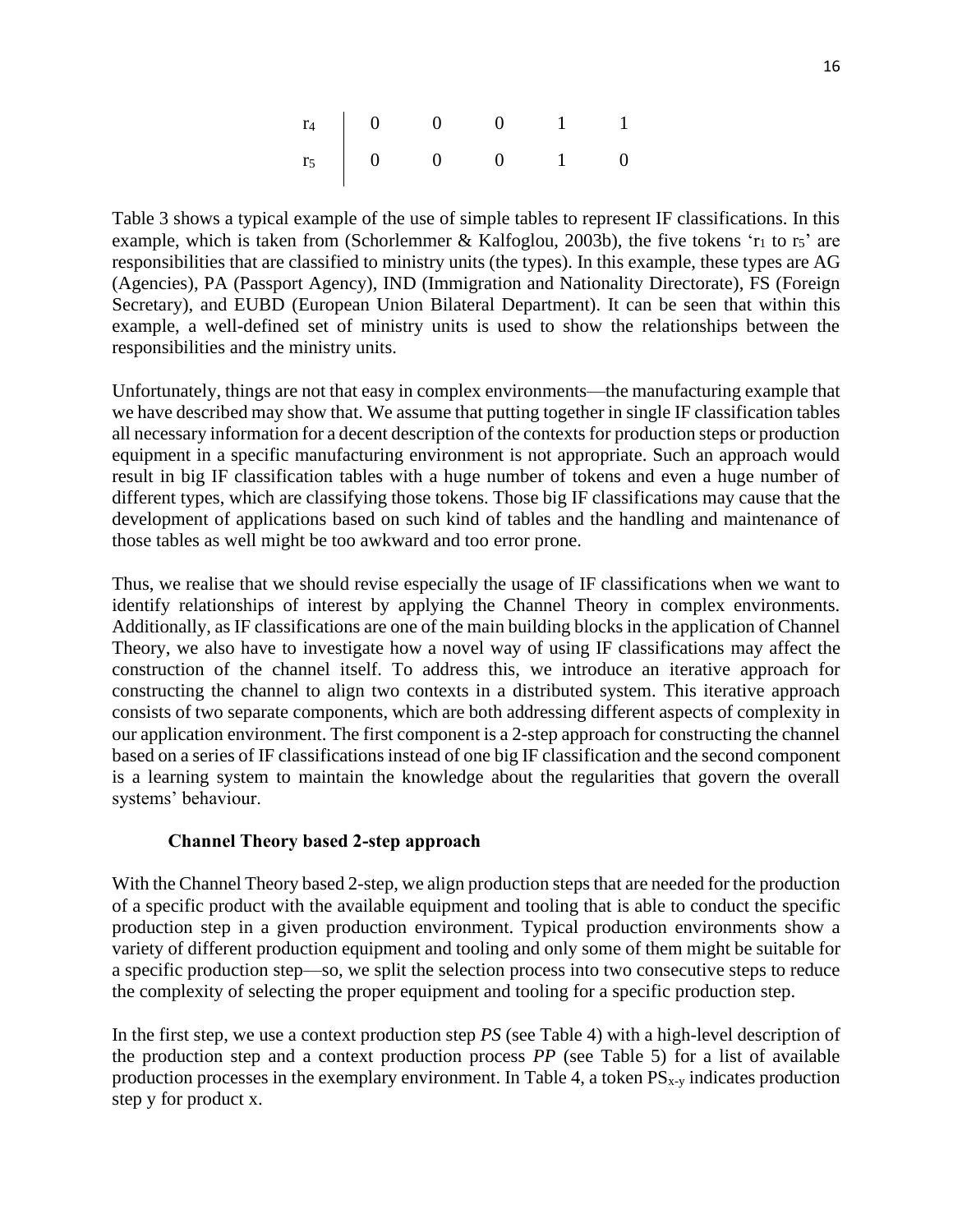<span id="page-17-0"></span>

| Production<br>Step PS | Trimming<br>workpiece | Deburring<br>workpiece | Making<br>hole   | Deburring<br>hole | Finishing<br>workpiece | Assembling   | Quality<br>control |
|-----------------------|-----------------------|------------------------|------------------|-------------------|------------------------|--------------|--------------------|
| $PS_{1-1}$            | $\mathbf{1}$          | $\boldsymbol{0}$       | $\boldsymbol{0}$ | $\boldsymbol{0}$  | $\boldsymbol{0}$       | $\mathbf{0}$ | $\boldsymbol{0}$   |
| $PS1-2$               | $\Omega$              |                        | $\overline{0}$   | 0                 | $\Omega$               | $\Omega$     | 0                  |
| $PS1-3$               | $\boldsymbol{0}$      | $\mathbf{0}$           |                  | $^{(1)}$          | $\mathbf{0}$           | $\mathbf{0}$ | 0                  |
| $PS1-4$               | $\overline{0}$        | $\mathbf{0}$           | 1                | $\theta$          | $\mathbf{0}$           | $\mathbf{0}$ | $\mathbf{0}$       |
| $PS1-5$               | $\overline{0}$        | $\mathbf{0}$           | $\boldsymbol{0}$ |                   | $\mathbf{0}$           | $\Omega$     | $\mathbf{0}$       |
| $PS1-6$               | $\Omega$              | $\Omega$               | $\theta$         |                   | $\Omega$               | $\Omega$     | 0                  |
| $PS_{2-1}$            |                       | $\theta$               | $\overline{0}$   | 0                 | $\Omega$               | $\Omega$     | 0                  |
| $PS_{2-2}$            | $\overline{0}$        |                        | $\boldsymbol{0}$ | $\Omega$          | $\boldsymbol{0}$       | $\Omega$     | $\mathbf{0}$       |
| $PS_{2-3}$            | $\Omega$              | $\overline{0}$         |                  | $\Omega$          | $\mathbf{0}$           | $\Omega$     | $\mathbf{0}$       |
| $PS_{2-4}$            | $\boldsymbol{0}$      | $\mathbf{0}$           | 0                |                   | $\mathbf{0}$           | $\mathbf{0}$ | $\mathbf{0}$       |

**Table 4: Context Production Step PS for Product P1 and P2.**

# **Table 5: Context Production Process PP.**

<span id="page-17-1"></span>

| Production<br>Process PP | Drilling         | Gluing           | Grinding         | Milling          | Nailing          | Painting         | Reaming          | Riveting         | Sanding          | Sawing           | Screwing         | Sinking          | Turning          | Welding          |
|--------------------------|------------------|------------------|------------------|------------------|------------------|------------------|------------------|------------------|------------------|------------------|------------------|------------------|------------------|------------------|
| PP <sub>1</sub>          | $\mathbf{1}$     | $\boldsymbol{0}$ | $\boldsymbol{0}$ | $\boldsymbol{0}$ | $\boldsymbol{0}$ | $\boldsymbol{0}$ | $\boldsymbol{0}$ | $\boldsymbol{0}$ | $\boldsymbol{0}$ | $\boldsymbol{0}$ | $\boldsymbol{0}$ | $\boldsymbol{0}$ | $\boldsymbol{0}$ | $\boldsymbol{0}$ |
| PP <sub>2</sub>          | $\boldsymbol{0}$ | $\mathbf{1}$     | $\boldsymbol{0}$ | $\boldsymbol{0}$ | $\boldsymbol{0}$ | $\boldsymbol{0}$ | $\mathbf{0}$     | $\boldsymbol{0}$ | $\boldsymbol{0}$ | $\boldsymbol{0}$ | $\boldsymbol{0}$ | $\boldsymbol{0}$ | $\boldsymbol{0}$ | $\boldsymbol{0}$ |
| PP <sub>3</sub>          | $\boldsymbol{0}$ | $\boldsymbol{0}$ | $\mathbf{1}$     | $\boldsymbol{0}$ | $\boldsymbol{0}$ | $\boldsymbol{0}$ | $\boldsymbol{0}$ | $\boldsymbol{0}$ | $\boldsymbol{0}$ | $\boldsymbol{0}$ | $\boldsymbol{0}$ | $\boldsymbol{0}$ | $\boldsymbol{0}$ | $\boldsymbol{0}$ |
| $PP_4$                   | $\boldsymbol{0}$ | $\boldsymbol{0}$ | $\boldsymbol{0}$ | $\,1$            | $\boldsymbol{0}$ | $\boldsymbol{0}$ | $\boldsymbol{0}$ | $\boldsymbol{0}$ | $\boldsymbol{0}$ | $\boldsymbol{0}$ | $\boldsymbol{0}$ | $\boldsymbol{0}$ | $\boldsymbol{0}$ | $\boldsymbol{0}$ |
| $PP_5$                   | $\boldsymbol{0}$ | $\boldsymbol{0}$ | $\boldsymbol{0}$ | $\boldsymbol{0}$ | 1                | $\boldsymbol{0}$ | $\boldsymbol{0}$ | $\boldsymbol{0}$ | $\boldsymbol{0}$ | $\boldsymbol{0}$ | $\boldsymbol{0}$ | $\boldsymbol{0}$ | $\boldsymbol{0}$ | $\boldsymbol{0}$ |
| PP <sub>6</sub>          | $\mathbf{0}$     | $\boldsymbol{0}$ | $\boldsymbol{0}$ | $\boldsymbol{0}$ | $\boldsymbol{0}$ | $\mathbf{1}$     | $\mathbf{0}$     | $\boldsymbol{0}$ | $\boldsymbol{0}$ | $\boldsymbol{0}$ | $\boldsymbol{0}$ | $\boldsymbol{0}$ | $\boldsymbol{0}$ | $\boldsymbol{0}$ |
| PP <sub>7</sub>          | $\boldsymbol{0}$ | $\boldsymbol{0}$ | $\boldsymbol{0}$ | $\mathbf{0}$     | $\boldsymbol{0}$ | $\boldsymbol{0}$ | $\mathbf{1}$     | $\boldsymbol{0}$ | $\mathbf{0}$     | $\boldsymbol{0}$ | $\boldsymbol{0}$ | $\overline{0}$   | $\boldsymbol{0}$ | $\boldsymbol{0}$ |
| $PP_8$                   | $\boldsymbol{0}$ | $\mathbf{0}$     | $\boldsymbol{0}$ | $\boldsymbol{0}$ | $\overline{0}$   | $\boldsymbol{0}$ | $\mathbf{0}$     | $\mathbf{1}$     | $\boldsymbol{0}$ | $\boldsymbol{0}$ | $\boldsymbol{0}$ | $\boldsymbol{0}$ | $\boldsymbol{0}$ | $\boldsymbol{0}$ |
| PP <sub>9</sub>          | $\mathbf{0}$     | $\boldsymbol{0}$ | $\boldsymbol{0}$ | $\boldsymbol{0}$ | $\boldsymbol{0}$ | $\boldsymbol{0}$ | $\boldsymbol{0}$ | $\boldsymbol{0}$ | 1                | $\boldsymbol{0}$ | $\boldsymbol{0}$ | $\boldsymbol{0}$ | $\boldsymbol{0}$ | $\boldsymbol{0}$ |
| $PP_{10}$                | $\boldsymbol{0}$ | $\boldsymbol{0}$ | $\boldsymbol{0}$ | $\boldsymbol{0}$ | $\mathbf{0}$     | $\boldsymbol{0}$ | $\boldsymbol{0}$ | $\boldsymbol{0}$ | $\mathbf{0}$     | $\mathbf{1}$     | $\boldsymbol{0}$ | $\boldsymbol{0}$ | $\boldsymbol{0}$ | $\boldsymbol{0}$ |
| PP <sub>11</sub>         | $\boldsymbol{0}$ | $\boldsymbol{0}$ | $\boldsymbol{0}$ | $\boldsymbol{0}$ | $\boldsymbol{0}$ | $\boldsymbol{0}$ | $\boldsymbol{0}$ | $\boldsymbol{0}$ | $\boldsymbol{0}$ | $\boldsymbol{0}$ | $\mathbf{1}$     | $\boldsymbol{0}$ | $\boldsymbol{0}$ | $\boldsymbol{0}$ |
| PP <sub>12</sub>         | $\boldsymbol{0}$ | $\boldsymbol{0}$ | $\boldsymbol{0}$ | $\boldsymbol{0}$ | $\boldsymbol{0}$ | $\boldsymbol{0}$ | $\boldsymbol{0}$ | $\boldsymbol{0}$ | $\boldsymbol{0}$ | $\boldsymbol{0}$ | $\boldsymbol{0}$ | $\mathbf{1}$     | $\boldsymbol{0}$ | $\boldsymbol{0}$ |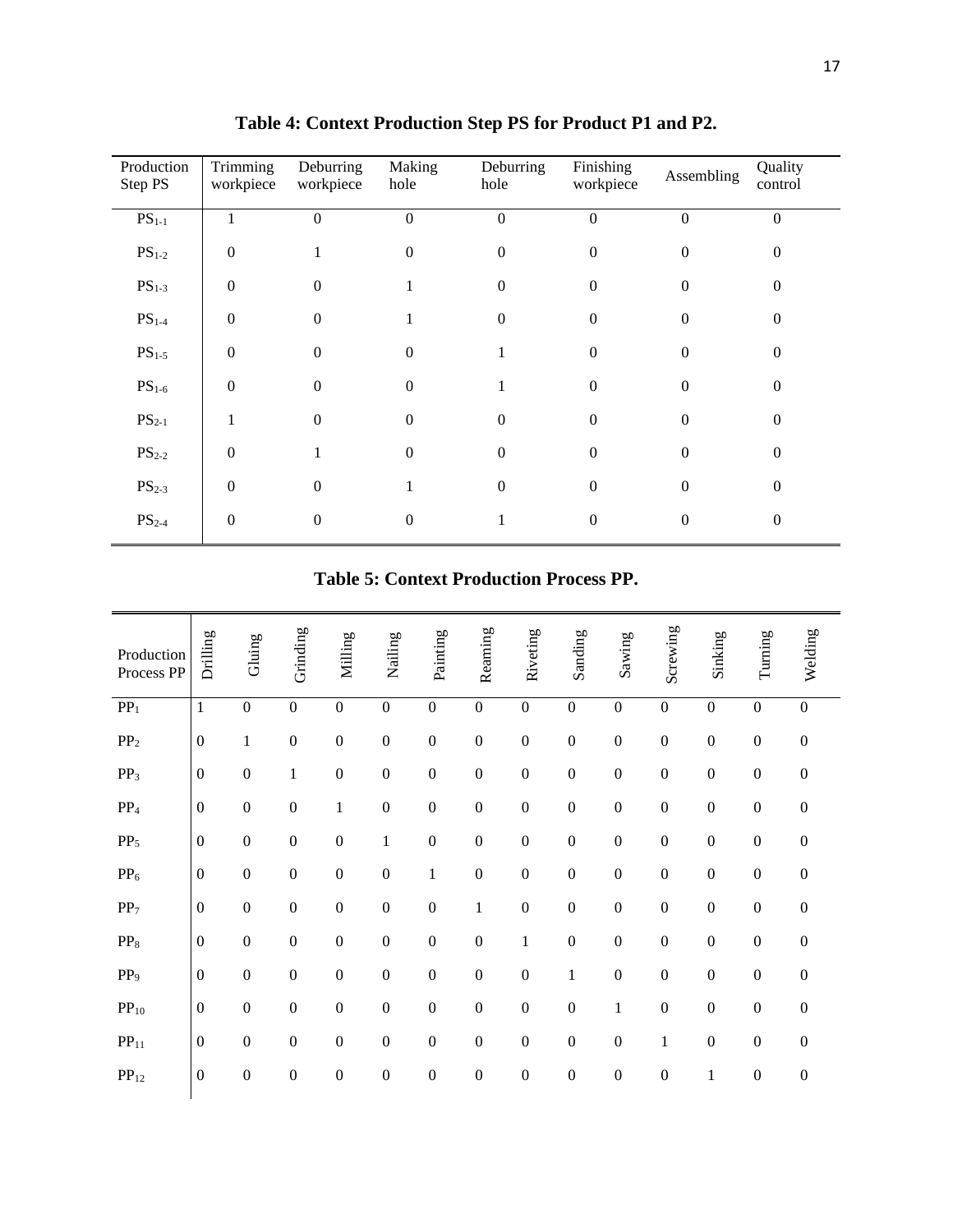| $PP_{13}$ 0 0 0 0 0 0 0 0 0 0 0 0 1 0 |  |  |  |  |  |  |  |
|---------------------------------------|--|--|--|--|--|--|--|
| $PP_{14}$ 0 0 0 0 0 0 0 0 0 0 0 0 0 1 |  |  |  |  |  |  |  |

Within this first step, we are filtering out all production processes that might be used to conduct a specific production step. Based on so-called initial correspondences and with the help of the IF classifications, we are able to construct the IF channel according to the process that is well described for example in the work of Kalfoglou and Schorlemmer, e.g. in Kalfoglou & Schorlemmer (2003) or Schorlemmer & Kalfoglou (2003b) as well as in the literature from other researchers, who are standing in the tradition of Kalfoglou and Schorlemmers work, e.g. Xu & Feng (2012), Yang & Feng (2012), or Mantri (2013). Initial correspondences are the result of a priori knowledge or other kind of heuristics that tell us about alignments between types and tokens in our contexts that are already known. For our example, such initial correspondences might give us knowledge on which production processes  $PP_x$  were used in the past to conduct a specific production step from context *PS*.

In our example, we have the following initial correspondences on token-level:

 $PS_{1-1} \le PPP_{10}$  $PS_{1-2} \le PPS_3$  $PS_{1-3} \le P_{1}$  $PS_{1-3} \le P_{4}$  $PS_{1-4} \le P_{1}$  $PS_{1-4} \le P_{2}$  $PS_{1-5} \le P_{12}$  $PS_{1-6} \le P_{12}$ 

[Table 6](#page-18-0) shows the core that resulted from the constructed IF channel *PS-PP* for a specific product P1, its production steps  $P_{1-x}$ , and the corresponding production processes  $PP_x$ . The table also indicates an example of the kind of production processes  $PP_x$  that might be used for a specific production step  $P_{1-x}$ .

<span id="page-18-0"></span>

|                             |                       | types from classification PS |                |                   | types from classification PP |                  |          |          |                  |
|-----------------------------|-----------------------|------------------------------|----------------|-------------------|------------------------------|------------------|----------|----------|------------------|
| PS-PP                       | workpiece<br>Trimming | Deburring<br>workpiece       | Making<br>hole | Deburring<br>hole | Drilling                     | Grinding         | Milling  | Sawing   | Sinking          |
| $<\!PS_{1-1};\!PP10\!>$     | 1                     | 0                            | $\Omega$       | $\Omega$          | $\Omega$                     | $\theta$         | 0        |          | $\theta$         |
| $<$ PS <sub>1-2</sub> ;PP3> | $\theta$              |                              | $\theta$       | $\overline{0}$    | $\theta$                     | 1                | $\theta$ | $\theta$ | $\boldsymbol{0}$ |
| $<\!\!PS_{1-3};\!PP1\!\!>$  | $\boldsymbol{0}$      | $\theta$                     |                | $\overline{0}$    |                              | $\theta$         | $\Omega$ | $\theta$ | $\theta$         |
| $<$ PS <sub>1-3</sub> ;PP4> | $\boldsymbol{0}$      | $\theta$                     |                | $\boldsymbol{0}$  | $\theta$                     | $\boldsymbol{0}$ |          | $\theta$ | $\boldsymbol{0}$ |
|                             |                       |                              |                |                   |                              |                  |          |          |                  |

#### **Table 6: Constructed core for IF channel PS-PP.**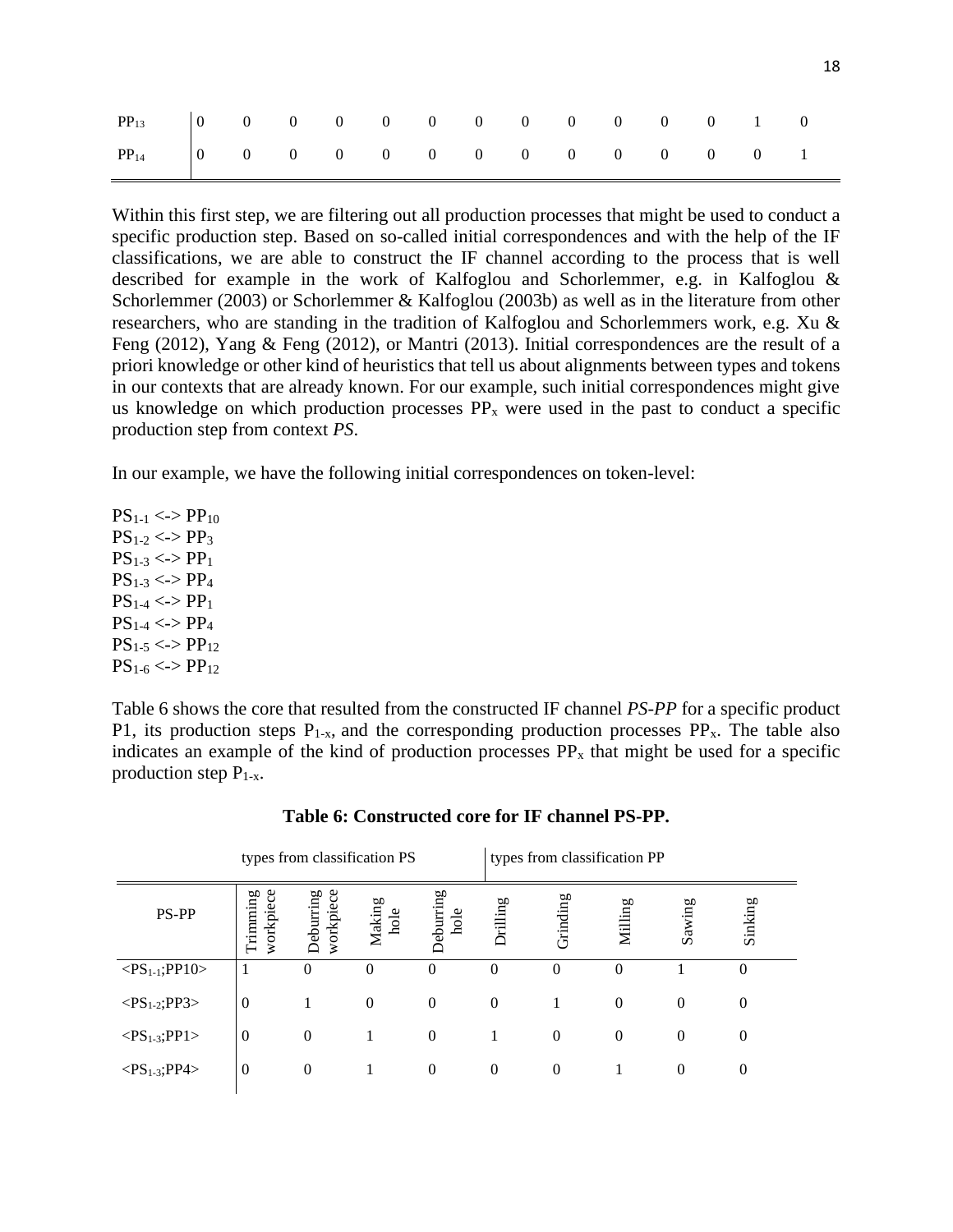|  |  |  |  | $\langle PS_{1\text{-}4}; PP1 \rangle$ 0 0 1 0 1 0 0 0 0<br>$\langle PS_{1.4}$ ;PP4> $\begin{vmatrix} 0 & 0 & 1 & 0 & 0 & 1 & 0 \end{vmatrix}$<br>$\langle PS_{1-5}$ ;PP12> $\begin{vmatrix} 0 & 0 & 0 & 1 & 0 & 0 & 0 & 0 \end{vmatrix}$<br>$\langle PS_{1-6}$ ;PP12> $\begin{vmatrix} 0 & 0 & 0 \end{vmatrix}$ = 0 = 0 = 0 = 0 = 0 = 0 = 0 = 1 |
|--|--|--|--|--------------------------------------------------------------------------------------------------------------------------------------------------------------------------------------------------------------------------------------------------------------------------------------------------------------------------------------------------|

In the second step, we align a more detailed description of the production steps  $PS_{1-x}$ —here with the example of the production steps  $PS_{1-3}$  and  $PS_{1-4}$  'making hole'— (see [Table 7\)](#page-19-0) with the equipment and tooling that is related to the resulting production processes PP<sub>1</sub> 'drilling' and PP<sub>4</sub> 'milling' from step #1, see [Table 8](#page-19-1) and [Table](#page-20-0) 9 respectively.

# <span id="page-19-0"></span>**Table 7: Classification DD - Detailed Description of Production Steps "Making Hole".**

| $DD_{MakingHole}$     | Requirements/Specifications, linear dimensions all in millimetre (mm) |      |           |                               |                        |  |  |  |  |  |  |
|-----------------------|-----------------------------------------------------------------------|------|-----------|-------------------------------|------------------------|--|--|--|--|--|--|
| Production<br>Step PS | Metal                                                                 | Wood | Long hole | Hole<br>diameter<br>$\leq$ 13 | Hole<br>diameter<br>13 |  |  |  |  |  |  |
| $PS1-3$               |                                                                       | O    |           |                               |                        |  |  |  |  |  |  |
| $PS1-4$               |                                                                       | 0    | 0         |                               |                        |  |  |  |  |  |  |

<span id="page-19-1"></span>**Table 8: Classification ETDrilling for the Context Production Process Drilling.**

| ET <sub>Drilling</sub>    | Capabilities, linear dimensions all in millimetre (mm) |          |                                                 |          |  |  |  |  |  |
|---------------------------|--------------------------------------------------------|----------|-------------------------------------------------|----------|--|--|--|--|--|
| Equipment<br>Tooling - ET | HSS toolset                                            | set      | Wood drill Drill chuck Drill chuck<br>$\leq$ 13 | >13      |  |  |  |  |  |
| $ETD1-1$                  | 1                                                      | $\theta$ | 1                                               | $\theta$ |  |  |  |  |  |
| $ET_{D1-2}$               | 1                                                      | $\Omega$ | 0                                               | 1        |  |  |  |  |  |
| $ET_{D2-1}$               | 1                                                      | 0        | 1                                               | 0        |  |  |  |  |  |
| $ET_{D3-1}$               | 1                                                      | $\Omega$ | 1                                               | 0        |  |  |  |  |  |
| $ET_{D3-2}$               | 1                                                      | 0        | 0                                               | 1        |  |  |  |  |  |
| $ET_{D4-1}$               | $\theta$                                               | 1        | 1                                               | 0        |  |  |  |  |  |
| $ET_{D4-2}$               | 1                                                      | $\Omega$ | 1                                               | 0        |  |  |  |  |  |
| $ET_{D5-1}$               | 1                                                      | 0        | 1                                               | 0        |  |  |  |  |  |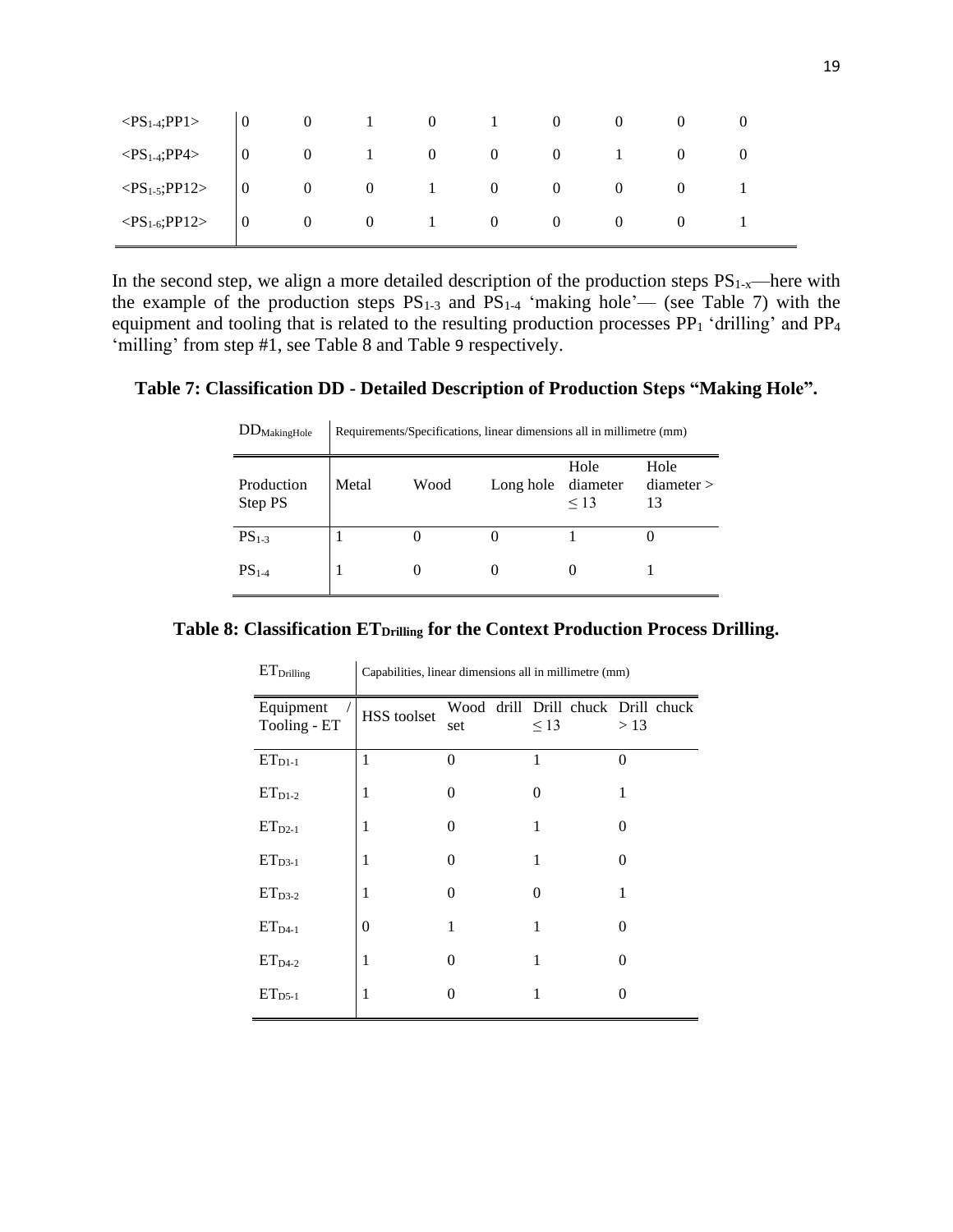## <span id="page-20-0"></span>*Table 9: Classification ETMilling for the Context Production Process Milling.*

| Equipment /<br>Tooling - ET | HSS toolset set  | Wood drill       | Drill chuck<br>$\leq$ 13 | Drill chuck<br>>13 | End mill<br>cutter set | Tool holder<br>$\leq$ 13 | Tool holder<br>>13 |
|-----------------------------|------------------|------------------|--------------------------|--------------------|------------------------|--------------------------|--------------------|
| $ET_{M1-1}$                 | $\mathbf{1}$     | $\boldsymbol{0}$ | $\mathbf{1}$             | $\overline{0}$     | $\boldsymbol{0}$       | $\overline{0}$           | $\boldsymbol{0}$   |
| $ET_{M1-2}$                 | $\mathbf{1}$     | $\boldsymbol{0}$ | $\boldsymbol{0}$         | 1                  | $\mathbf{0}$           | $\overline{0}$           | $\boldsymbol{0}$   |
| $ET_{M1-3}$                 | $\mathbf{0}$     | $\mathbf{1}$     | 1                        | $\overline{0}$     | $\boldsymbol{0}$       | $\overline{0}$           | $\boldsymbol{0}$   |
| $ET_{M1-4}$                 | $\boldsymbol{0}$ | 1                | $\boldsymbol{0}$         | 1                  | $\boldsymbol{0}$       | $\overline{0}$           | $\boldsymbol{0}$   |
| $ET_{M1-5}$                 | $\boldsymbol{0}$ | $\boldsymbol{0}$ | 0                        | $\theta$           | 1                      |                          | 0                  |
| $ET_{M1-6}$                 | $\overline{0}$   | $\overline{0}$   | $\overline{0}$           | $\boldsymbol{0}$   | 1                      | $\Omega$                 |                    |
| $ET_{M2-1}$                 | 1                | $\overline{0}$   | 1                        | $\Omega$           | $\mathbf{0}$           | $\Omega$                 | $\Omega$           |
| $ET_{M2-2}$                 | $\boldsymbol{0}$ | $\Omega$         | $\overline{0}$           | $\Omega$           | 1                      |                          | $\Omega$           |
| $ET_{M2-3}$                 | $\boldsymbol{0}$ | $\Omega$         | $\Omega$                 | $\Omega$           | 1                      | $\Omega$                 |                    |
| $ETM3-1}$                   | $\boldsymbol{0}$ | $\Omega$         | $\Omega$                 | $\Omega$           |                        |                          | 0                  |
| $ETM3-2}$                   | $\boldsymbol{0}$ | $\mathbf{0}$     | $\boldsymbol{0}$         | $\boldsymbol{0}$   |                        | $\overline{0}$           |                    |

 $ET<sub>Milling</sub>$  Capabilities, linear dimensions all in millimetre (mm)

Within this second step, we are now able to do the matching on more specific details as we are now dealing only with a subset of the available machines and tools based on the results of the preselection from step #1. We propose an approach where each of the detailed descriptions of the production steps and the machine categories is encapsulated in their own IF classifications, e.g. one separate classification for production step "making hole" and one classification for production step "deburring hole" or one separate classification for equipment and tooling "drilling" and one separate classification for equipment and tooling "milling". This way, we can introduce specific types within the separate IF classifications and thus can better describe the specifics of the tokens within an IF classification without increasing the complexity within the IF classifications when using only one big IF classification per context.

Assuming the following initial correspondences, we can construct the channel DD-ET<sub>Drilling</sub>/Milling for the contexts  $DD_{\text{making hole}}$ ,  $ET_{\text{Drilling}}$ , and  $ET_{\text{Milling}}$  that is shown in [Table 10.](#page-21-0)

Initial correspondences:

 $PS_{1-3} \le D \le T_{D1-1}$  $PS_{1-3} \le PST_{D4-2}$  $PS_{1-3} \le P1_{M1-1}$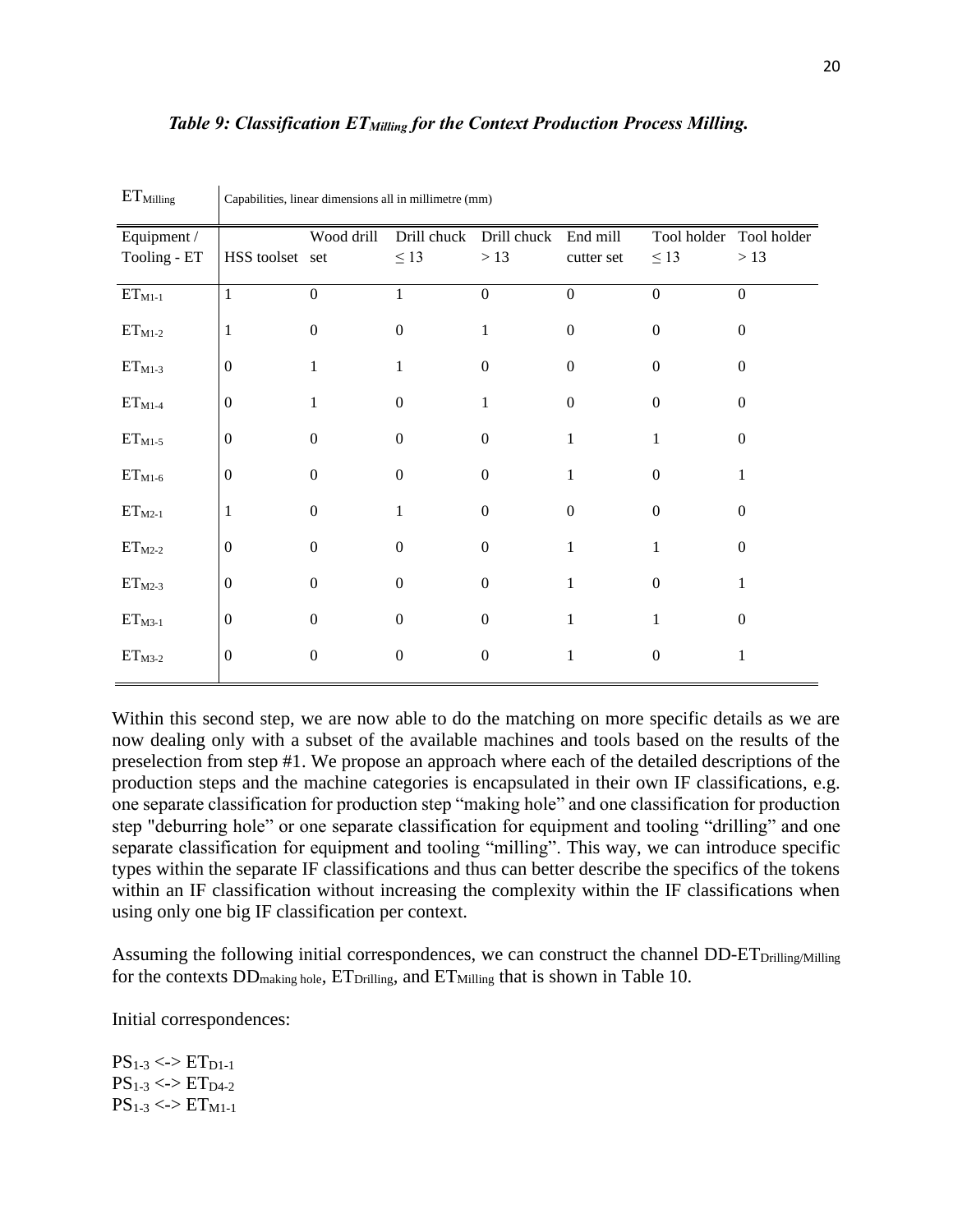# $PS_{1-4} \leq D \leq ETD_{1-2}$  $PS_{1-4} \le PST_{M1-2}$

|                                                | types from classification DD<br>$\mathrm{ET}_{\mathrm{Drilling}}$ |                  |                                          |                             |                    | types from classification |                                    |                               | types from classification ET <sub>Milling</sub> |                   |                                                                |                                                             |                        |                                             |                             |
|------------------------------------------------|-------------------------------------------------------------------|------------------|------------------------------------------|-----------------------------|--------------------|---------------------------|------------------------------------|-------------------------------|-------------------------------------------------|-------------------|----------------------------------------------------------------|-------------------------------------------------------------|------------------------|---------------------------------------------|-----------------------------|
| $DD-ET_x$                                      | Metal                                                             | ong hole         | $\epsilon$<br>$\vee$<br>diameter<br>Hole | 13<br>Λ<br>diameter<br>Hole | <b>HSS</b> toolset | Wood drill set            | 13<br>$\vee$<br><b>Drill</b> chuck | 13<br>Λ<br><b>Drill</b> chuck | toolset<br>HSS-                                 | set<br>Wood drill | $\epsilon$<br>$\overline{\phantom{0}}$<br>VI<br>chuck<br>Drill | $\omega$<br>$\overline{\phantom{0}}$<br>Λ<br>chuck<br>Drill | set<br>End mill cutter | $\sim$<br>$\text{I}\text{ool}\text{holder}$ | 13<br>$\Gamma$ ool holder > |
| $<\!\!PS_{1-3};ET_{D1-1}\!\!>$                 |                                                                   | $\mathbf{0}$     |                                          | $\overline{0}$              |                    | $\overline{0}$            |                                    | $\boldsymbol{0}$              | $\boldsymbol{0}$                                | $\overline{0}$    | $\overline{0}$                                                 | $\overline{0}$                                              | $\Omega$               | $\boldsymbol{0}$                            | $\overline{0}$              |
| $<\!\!PS_{1\text{-}3};\!ET_{D4\text{-}2}\!\!>$ | 1                                                                 | $\mathbf{0}$     | 1                                        | $\boldsymbol{0}$            | 1                  | $\mathbf{0}$              | 1                                  | $\boldsymbol{0}$              | $\mathbf{0}$                                    | $\boldsymbol{0}$  | $\boldsymbol{0}$                                               | $\boldsymbol{0}$                                            | $\overline{0}$         | $\boldsymbol{0}$                            | $\mathbf{0}$                |
| $<\!\!PS_{1-3};ET_{M1-1}\!\!>$                 |                                                                   | $\boldsymbol{0}$ | 1                                        | $\overline{0}$              | $\mathbf{0}$       | $\overline{0}$            | $\boldsymbol{0}$                   | $\boldsymbol{0}$              | 1                                               | $\boldsymbol{0}$  | 1                                                              | $\boldsymbol{0}$                                            | $\boldsymbol{0}$       | $\boldsymbol{0}$                            | $\mathbf{0}$                |
| $<$ PS <sub>1-4</sub> ;ET <sub>D1-2</sub> >    | 1                                                                 | $\boldsymbol{0}$ | $\boldsymbol{0}$                         | 1                           | 1                  | $\boldsymbol{0}$          | $\boldsymbol{0}$                   | 1                             | $\boldsymbol{0}$                                | $\boldsymbol{0}$  | $\boldsymbol{0}$                                               | $\boldsymbol{0}$                                            | $\overline{0}$         | $\boldsymbol{0}$                            | $\boldsymbol{0}$            |
| $<\!\!PS_{1\text{-}4};\!ET_{M1\text{-}2}\!\!>$ | 1                                                                 | $\boldsymbol{0}$ | $\boldsymbol{0}$                         | $\mathbf{1}$                | $\boldsymbol{0}$   | $\boldsymbol{0}$          | $\boldsymbol{0}$                   | $\boldsymbol{0}$              | 1                                               | $\boldsymbol{0}$  | $\boldsymbol{0}$                                               | 1                                                           | $\boldsymbol{0}$       | $\boldsymbol{0}$                            | $\boldsymbol{0}$            |

# <span id="page-21-0"></span>**Table 10: Constructed core DD-ET for the contexts DDmaking hole, ETDrilling, and ETMilling.**

# **Learning system for updating regularities**

A result from the construction of an IF channel as described in the 2-step approach in the previous section or as described in the work of Kalfoglou and Schorlemmer and other researchers is a list of constraints that capture part of the regularities that govern some situation that can be modelled as a distributed system. These regularities help us to understand the interactions between the objects within the system and help us to predict the system's behaviour. However, these regularities are based on our a priori knowledge about the relationships between some of the objects within our system, represented as initial correspondences that are the starting point for constructing the IF channel.

As long as our initial correspondences do not reflect all relationships of interest within our environment, we are talking about an alignment from a particular perspective, and thus our initial correspondences are only reflecting a limited solution space. Consequently, we are still faced with a certain degree of uncertainty and cannot predict the complete system's behaviour. In our example, this might mean, that we are getting only answers from the system for production steps and equipment that are based on a set of production steps and a set of equipment known already working together, that is to say, only those production steps and equipment that have a certain kind of relationships, such as one 'covers' another, with the former get looked at. Production steps and equipment that have different kinds of relationships with the former would not have been checked. In addition, new or so far unknown production steps and equipment that had not been used so far are not involved in the analysis and thus are not reflected within the alignment. So, what we are looking for is a set of initial correspondences that reflects as many relationships of interest as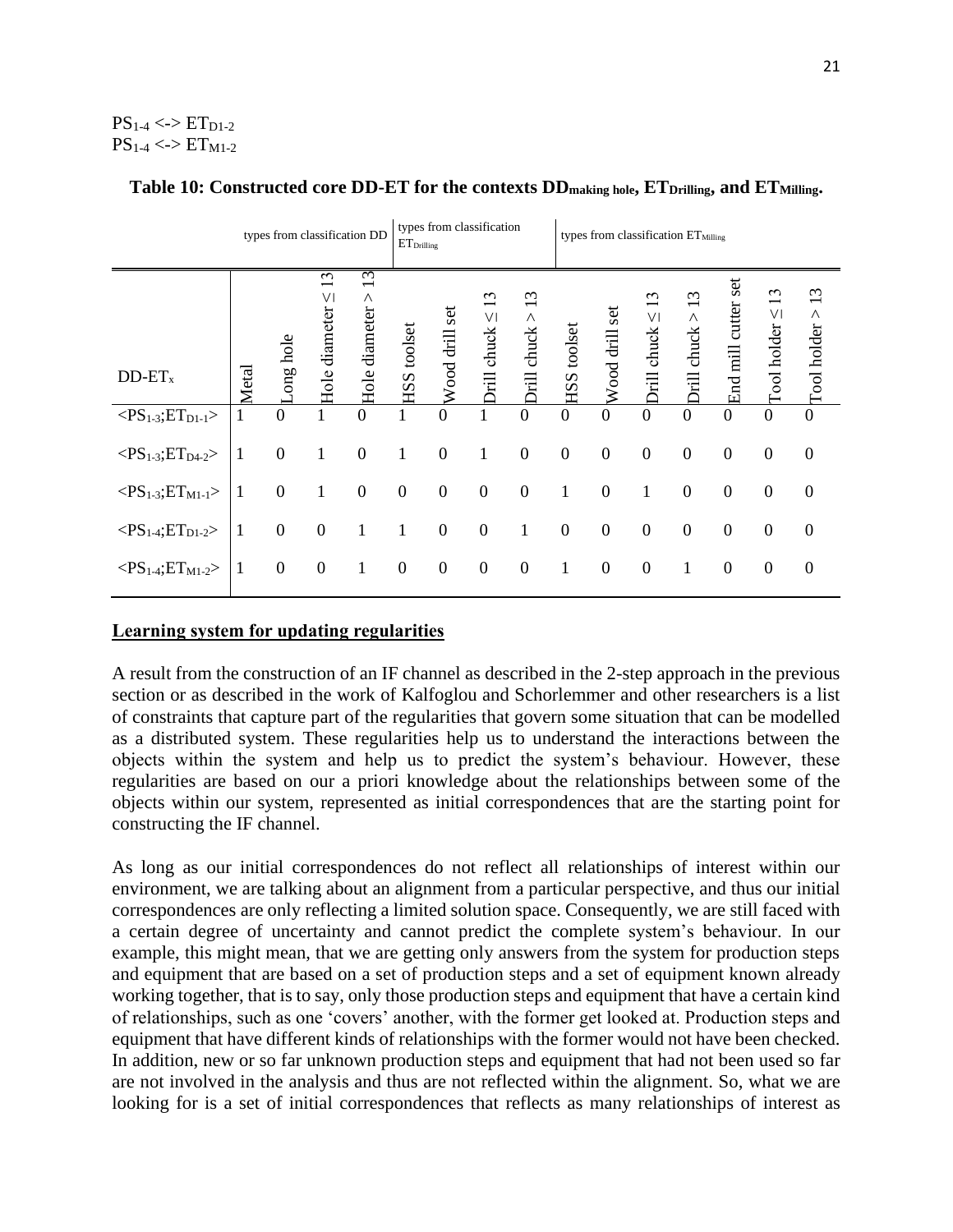possible in order to tame the level of uncertainty and thus the complexity of our distributed system. We can increase the number of initial correspondences by updating them continuously when new knowledge becomes available, for example, new objects (tokens) come into the system, or existing tokens of the system are getting new characteristics (types).

[Table 11](#page-22-0) shows an example of the *core* of an IF channel from our application scenario constructed based on the following initial correspondences:

 $PS_{1-3} \le P \le T_{D1-1}$  $PS_{1-3} \le PST_{D4-2}$  $PS_{1-3} \le P \le T_{M1-1}$  $PS_{1-4} \le P1_{D1-2}$  $PS_{1-4}$  <->  $ET_{M1-2}$  $PS_{2-3} \le PST_{M1-5}$ 

| types from classification DD                   |       |                  |                            |                          |                    | from<br>$\mathrm{ET}_{\mathrm{Drilling}}$ |                                                                   | classification              |                    |                   |                                          | types from classification ET <sub>Milling</sub> |                        |                                  |                     |
|------------------------------------------------|-------|------------------|----------------------------|--------------------------|--------------------|-------------------------------------------|-------------------------------------------------------------------|-----------------------------|--------------------|-------------------|------------------------------------------|-------------------------------------------------|------------------------|----------------------------------|---------------------|
| $DD-ET_x$                                      | Metal | ong hole         | 13<br>Hole diameter $\leq$ | 13<br>Λ<br>Hole diameter | <b>HSS</b> toolset | Wood drill set                            | $\epsilon$<br>$\overline{\phantom{0}}$<br>$\vee\,$<br>Drill chuck | 13<br>Λ<br>chuck :<br>Drill | <b>HSS</b> toolset | set<br>Wood drill | $\epsilon$<br>$\vee$<br>chuck:<br>Dirill | $\omega$<br>$\wedge$<br>chuck:<br>Drill         | set<br>End mill cutter | 13<br>$\Gamma$ ool holder $\leq$ | 13<br>Tool holder > |
| $\overline{$                                   |       | $\overline{0}$   |                            | $\Omega$                 |                    | $\overline{0}$                            |                                                                   | $\boldsymbol{0}$            | $\mathbf{0}$       | $\overline{0}$    | $\overline{0}$                           | $\Omega$                                        | $\theta$               | $\overline{0}$                   | $\boldsymbol{0}$    |
| $<\!\!PS_{1\text{-}3};\!ET_{D4\text{-}2}\!\!>$ | 1     | $\boldsymbol{0}$ | 1                          | $\boldsymbol{0}$         | 1                  | $\boldsymbol{0}$                          | 1                                                                 | $\boldsymbol{0}$            | $\boldsymbol{0}$   | $\mathbf{0}$      | $\mathbf{0}$                             | $\theta$                                        | $\mathbf{0}$           | $\boldsymbol{0}$                 | $\mathbf{0}$        |
| $<\!\!PS_{1\text{-}3};\!ET_{M1\text{-}1}\!\!>$ | 1     | $\boldsymbol{0}$ | $\mathbf 1$                | $\boldsymbol{0}$         | $\boldsymbol{0}$   | $\boldsymbol{0}$                          | $\boldsymbol{0}$                                                  | $\boldsymbol{0}$            | 1                  | $\boldsymbol{0}$  |                                          | $\boldsymbol{0}$                                | $\boldsymbol{0}$       | $\boldsymbol{0}$                 | $\boldsymbol{0}$    |
| $<\!\!PS_{1\text{-}4};\!ET_{D1\text{-}2}\!\!>$ | 1     | $\boldsymbol{0}$ | $\boldsymbol{0}$           | $\mathbf{1}$             | 1                  | $\boldsymbol{0}$                          | $\boldsymbol{0}$                                                  | $\mathbf{1}$                | $\boldsymbol{0}$   | $\boldsymbol{0}$  | $\mathbf{0}$                             | $\overline{0}$                                  | $\overline{0}$         | $\boldsymbol{0}$                 | $\boldsymbol{0}$    |
| $<$ PS <sub>1-4</sub> ;ET <sub>M1-2</sub> >    | 1     | $\boldsymbol{0}$ | $\boldsymbol{0}$           | 1                        | $\boldsymbol{0}$   | $\mathbf{0}$                              | $\boldsymbol{0}$                                                  | $\boldsymbol{0}$            | 1                  | $\boldsymbol{0}$  | $\boldsymbol{0}$                         | 1                                               | $\overline{0}$         | $\boldsymbol{0}$                 | $\boldsymbol{0}$    |
| $<\!\!PS_{2-3};ET_{M1-5}\!\!>$                 | 1     | $\mathbf{1}$     | 1                          | $\boldsymbol{0}$         | $\boldsymbol{0}$   | $\boldsymbol{0}$                          | $\boldsymbol{0}$                                                  | $\boldsymbol{0}$            | $\boldsymbol{0}$   | $\boldsymbol{0}$  | $\boldsymbol{0}$                         | $\mathbf{0}$                                    | $\mathbf 1$            | 1                                | $\boldsymbol{0}$    |

#### <span id="page-22-0"></span>**Table 11: Constructed Core DD-ET for the contexts DDmaking hole, ETDrilling, and ETMilling.**

We can see from this core that for the two products  $P_1$  and  $P_2$  several production steps  $PS_{1-x}$  and  $PS_{2-x}$  are listed and each of them is representing the production step "making hole". The core also shows the drilling or milling machine in combination with tooling that is able to conduct a specific production step. From this core we are able to derive for example the following constraints:

Metal, Hole diameter  $\leq 13$   $\vdash$  Drilling {HSS toolset, Drill chuck  $\leq 13$ }; Metal, Hole diameter  $\leq 13$   $\vdash$  Milling {HSS toolset, Drill chuck  $\leq 13$ }; Metal, Hole diameter > 13  $\vdash$  Drilling {HSS toolset, Drill chuck > 13}; Metal, Hole diameter > 13  $\vdash$  Milling {HSS toolset, Drill chuck > 13};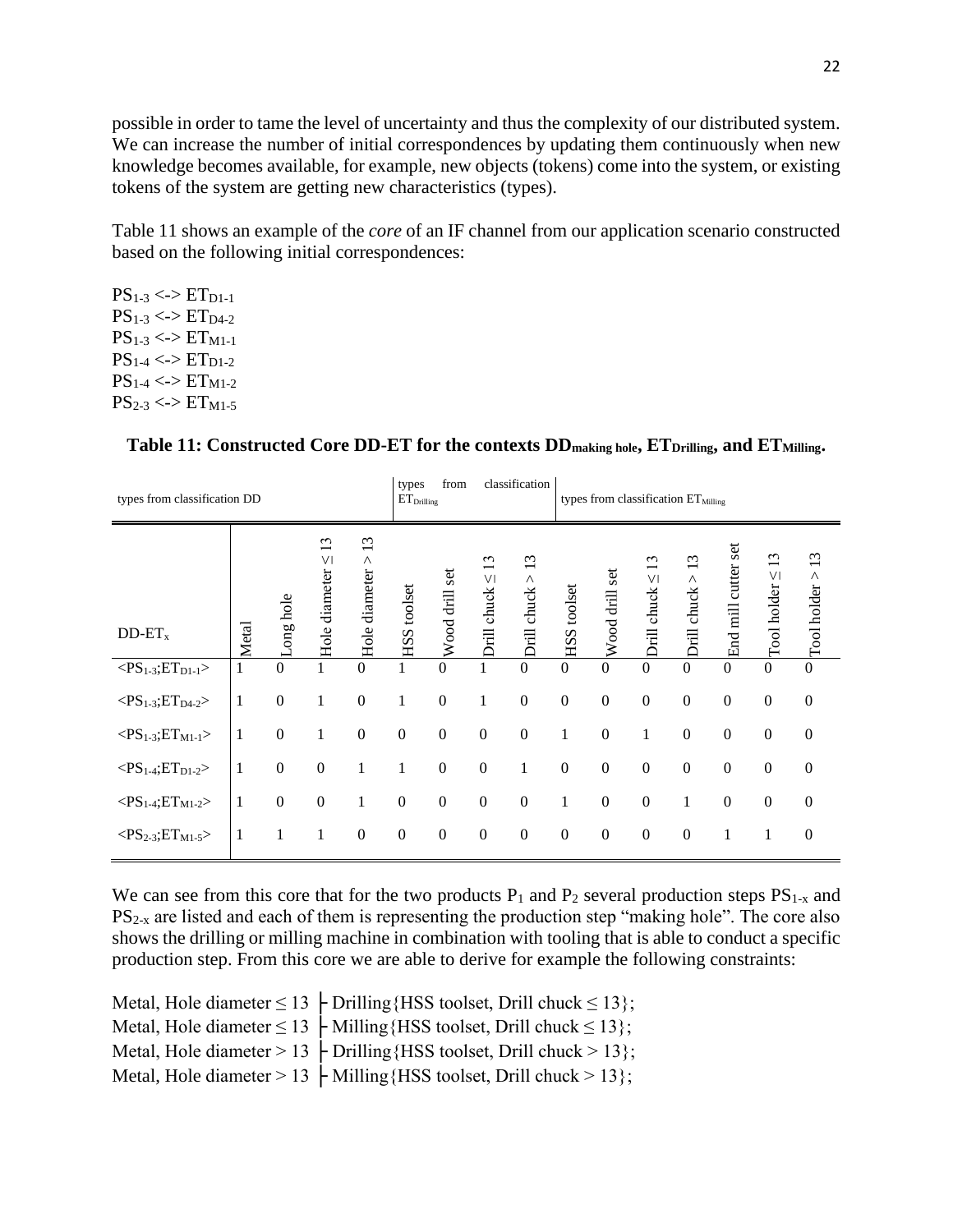Metal, Hole diameter  $\leq 13$   $\vdash$  Drilling{HSS toolset, Drill chuck  $\leq 13$ }, Milling{HSS toolset, Drill chuck  $\leq 13$ ; Metal, Hole diameter  $> 13$   $\vdash$  Drilling{HSS toolset, Drill chuck  $> 13$ }, Milling{HSS toolset, Drill chuck  $> 13$ ; Metal, Long hole, Hole diameter  $\leq 13$   $\vdash$  Milling{End mill cutter set, Tool holder  $\leq 13$ }; Long hole  $\vdash$  Milling; Long hole, Drilling  $\vdash$ ; Metal  $\mathsf{\vdash}$  HSS tool set; Long hole  $\mathsf{\vdash}$  End mill cutter set; Hole diameter  $\leq 13$   $\vdash$  Drill chuck  $\leq 13$ ; Hole diameter  $> 13$   $\vdash$  Drill chuck  $> 13$ 

<span id="page-23-0"></span>We are now able to use these constraints in a new iteration of our 2-step based construction of the channel for a so far unknown product  $P_3$ . Product  $P_3$  has amongst others the production steps  $PS_3$ . <sup>3</sup>, PS3-4, and PS3-5, which are all standing for making holes, see [Table 12](#page-23-0) for a list of all production steps of products  $P_1$ ,  $P_2$ , and  $P_3$  that are concerned with making hole.

### **Table 12: Classification DDMaking Hole for Products P1, P2, and P3.**

| $DD_{MakingHole}$     | Requirements/Specifications, linear dimensions all in millimetre (mm) |                   |           |                               |                        |  |  |  |  |  |  |  |
|-----------------------|-----------------------------------------------------------------------|-------------------|-----------|-------------------------------|------------------------|--|--|--|--|--|--|--|
| Production<br>Step PS | Metal<br>Wood                                                         |                   | Long hole | Hole<br>diameter<br>$\leq$ 13 | Hole<br>diameter<br>13 |  |  |  |  |  |  |  |
| $PS1-3$               |                                                                       | 0                 | $\Omega$  |                               | $\Omega$               |  |  |  |  |  |  |  |
| $PS1-4$               |                                                                       |                   | 0         | 0                             |                        |  |  |  |  |  |  |  |
| $PS_{2-3}$            |                                                                       | $\mathcal{O}$     |           |                               | $\theta$               |  |  |  |  |  |  |  |
| $PS3-3$               | 1                                                                     | $\mathbf{\Omega}$ | 0         |                               | 0                      |  |  |  |  |  |  |  |
| $PS3-4$               | 1                                                                     | $\mathcal{O}$     | 0         | 0                             |                        |  |  |  |  |  |  |  |
| $PS_{3-5}$            |                                                                       |                   |           |                               | $\theta$               |  |  |  |  |  |  |  |
|                       |                                                                       |                   |           |                               |                        |  |  |  |  |  |  |  |

From the constraints of the core shown in [Table 11,](#page-22-0) we have learned that for making holes for product P<sub>1</sub> and product P<sub>2</sub> that is to drill a hole in a metal workpiece with a diameter  $\leq 13$ mm (PS<sub>3-</sub> 3), we need either a drilling machine with an HSS tool set and a drill chuck  $\leq 13$ mm or a milling machine with an HSS tool set and a drill chuck  $\leq 13$ mm. Furthermore, we have learned from the constraints that to make a hole in a metal workpiece with a diameter  $> 13$ mm (PS<sub>3-4</sub>), we need either a drilling machine with an HSS tool set and a drill chuck > 13mm or a milling machine with an HSS tool set and a drill chuck > 13mm. To produce a long hole in a metal workpiece with a diameter  $\leq$  13mm (PS<sub>3-5</sub>), we derive from the constraints that we need a milling machine with an end mill cutter set and a tool holder  $\leq 13$ mm.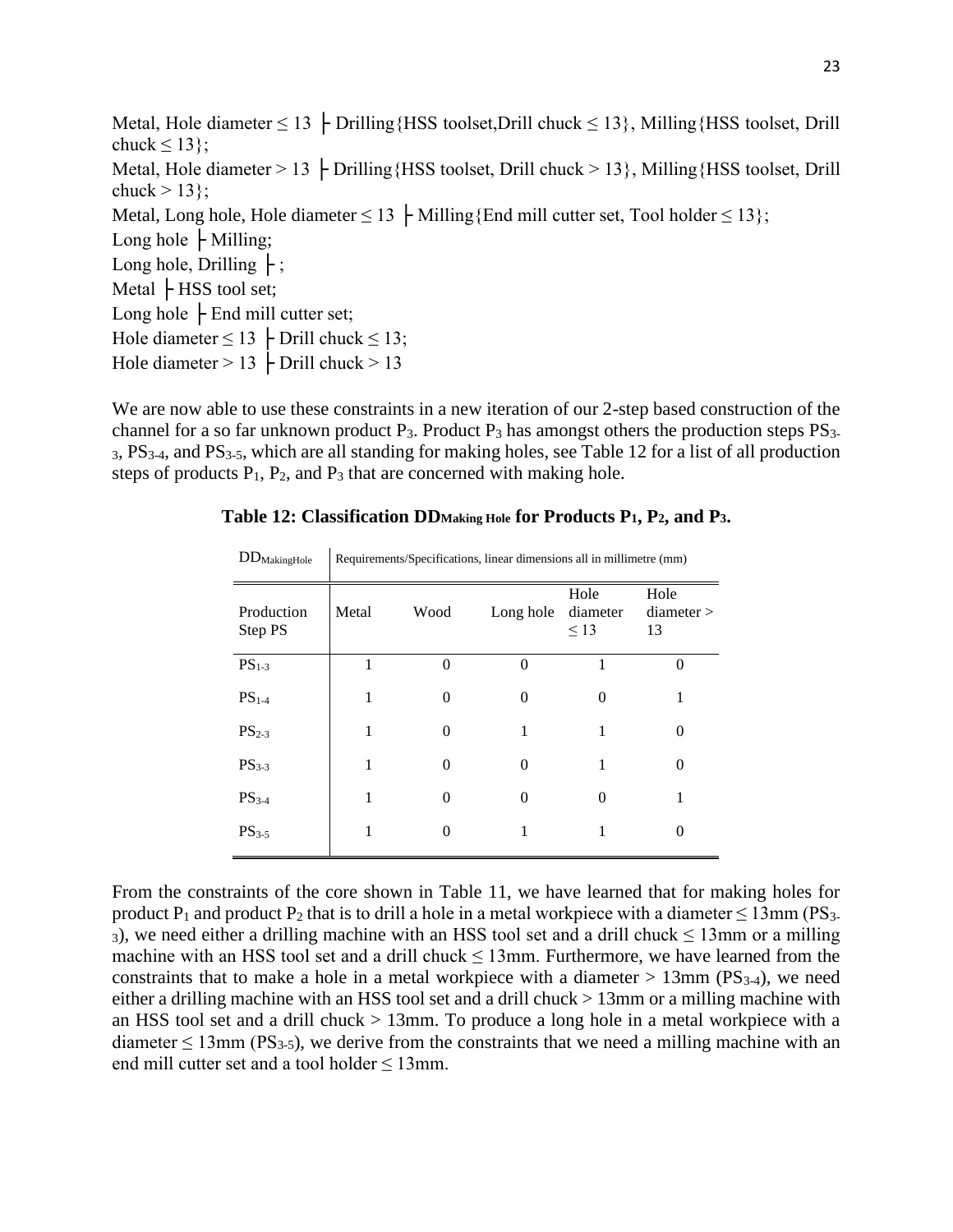These constraints bring us to the following initial correspondences for product  $P_3$  and its production steps  $PS_{3-3}$ ,  $PS_{3-4}$ , and  $PS_{3-5}$  based on the a priori knowledge from the successful production of product  $P_1$  and  $P_2$ :

 $PS_{3-3} \le P \to ET_{D1-1}$  $PS_{3-3} \le P1_{D2-1}$  $PS_{3-3} \le P_{ID3-1}$  $PS_{3-3} \le PST_{D4-2}$  $PS_{3-3} \le P \le T_{D5-1}$  $PS_{3-3} \le PST_{M1-1}$  $PS_{3-3} \le D \to ET_{M2-1}$  $PS_{3-4} \le P_{D1-2}$  $PS_{3-4} \le PST_{D3-2}$  $PS_{3-4} \le PST_{M1-2}$  $PS_{3-5} \le P_{M1-5}$  $PS_{3-5} \le PST_{M2-2}$  $PS_{3-5} \le PST_{M3-1}$ 

What we can see from the list of these initial correspondences, which does not even reflect the initial correspondences we already had for the production steps of product  $P_1$  and  $P_2$ , is that we have now far more initial correspondences as a starting. This updated list is a result from our translation of the constraints from the core in [Table 11](#page-22-0) to new initial correspondences for the production steps of product  $P_3$  while we were iterating again through the process of constructing the IF channel. These new and updated initial correspondences now take into account equipment and tooling that might not been used for product  $P_1$  and  $P_2$  so far but might be able to do the necessary job. We found these new initial correspondences on token-level, which we also call pairings, by applying the known constraints, which are in fact relationships on type-level, to those tokens, which are classified by the same types and thus belong to the same constraints—these kinds of tokens are known in Channel Theory as indistinguishable tokens (Barwise and Seligman, 1997, p. 71). This way, we have enlarged the number of our initial correspondences and thus the solution space for the relationships of interest within our system. This increased number of known relationships results, at the end, in a reduction of the complexity of the distributed system we are dealing with.

#### **RESULTS**

Complex environments show a high degree of dynamics caused by vital interactions between the objects within those environments and the alterations the set of objects and their characteristics within those environments go through over time. Manufacturing is an area where those kinds of dynamics are quite obvious, for example, manufacturing companies increasingly have to manufacture new products and variants of products or to integrate new equipment or machinery into an existing production system.

We show that we can tame the level of complexity in dynamic environments by identifying relationships of interest between the objects in such environments. Knowing about the relationships that are relevant to a particular task or of a particular interest between the objects in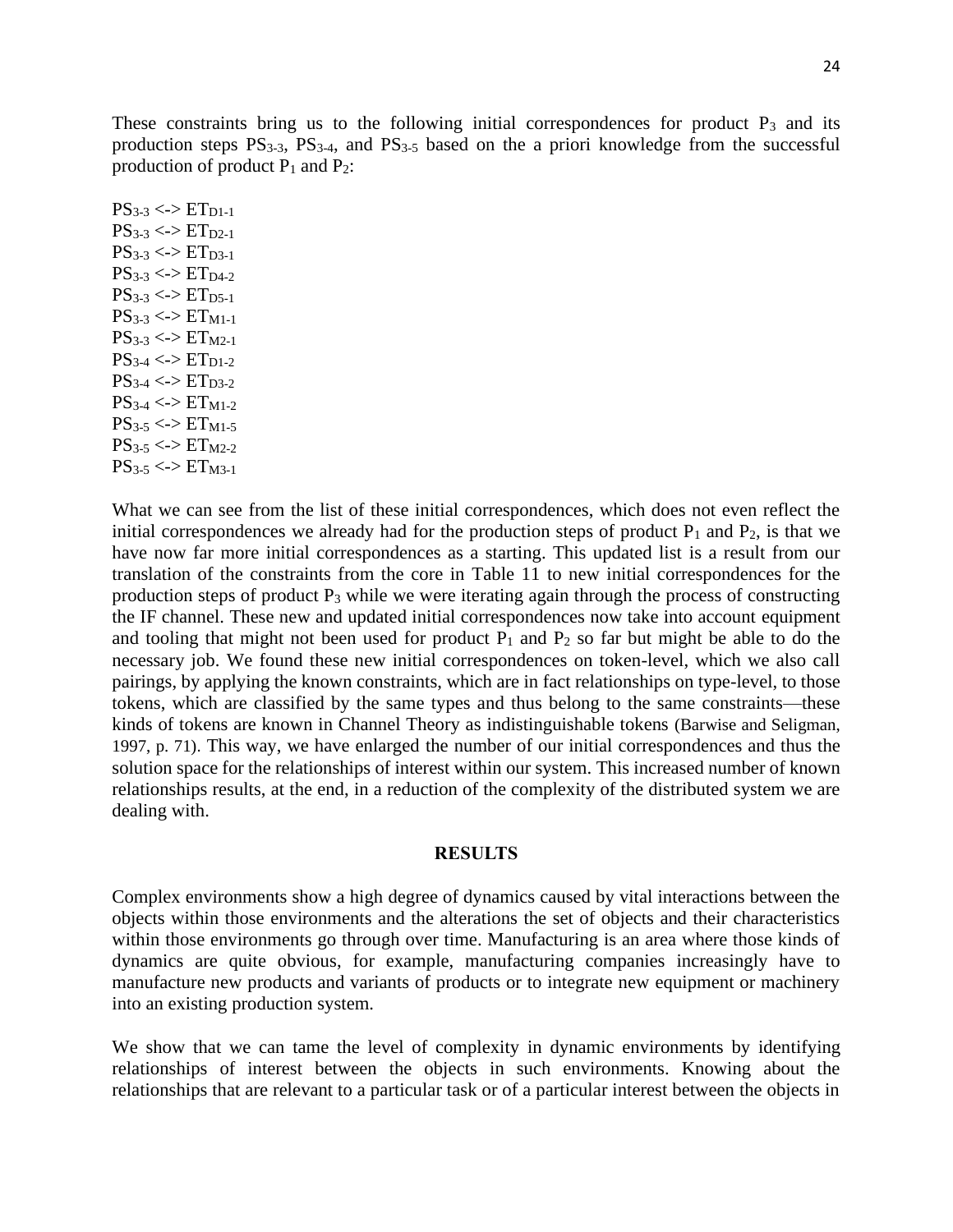complex environments gives us insights on how those objects behave and interact with one another under specific circumstances. We can use this information to reveal regularities that govern such kind of behaviour and interaction between the objects and thus can predict the behaviour of the overall system when particular surrounding conditions are met.

To identify a type of relationship of interest between the objects in a specific complex environment, we apply the theory of Information Flow (IF for short), also known as Channel Theory put forward by Barwise and Seligman (1997). We chose the Channel Theory as it is a solid theory, well designed for modelling things that form a wholeness as distributed systems, and our application area of complex environments can perfectly be seen as such a distributed system. Furthermore, there exists a series of applications based on the Channel Theory that proves that this theory is able to find relationships between two or more sets of objects from different contexts in a distributed environment.

While applying the Channel Theory in the application domain of manufacturing, we realise that the so far known approaches from the literature that have been used in other application areas are not capable of addressing the higher level of complexity in this environment adequately. To cope with the high degree of complexity in our application domain, we introduce an iterative 2-step approach based on composite channels to derive the relationships of interest between the production steps that have to be conducted and the production capabilities of the available equipment. Furthermore, we apply the Channel Theory iteratively for every new or so far unknown production step. Within this iterative use of Channel Theory, we convert the regularities that we have learned from constructing the IF channel into new so-called initial correspondences that reflect our current a priori knowledge about the relationships between the objects within our distributed system. This way, we enhance the list of initial correspondences. The more we know about those relationships, the better we can predict the system's behaviour.

By enhancing the way how the Channel Theory has been applied so far with our 2-step and iterative approach we show with the help of an example from the manufacturing domain that the Channel Theory can also be applied successfully in complex environments to identify relationships of interest.

With the above example and discussion, we are now in the position to further clarify what we mean by the term of 'relationship of interest'. First of all, the so-called initial correspondences can be anything in which we are interested. For example, we might be interested in that two objects are similar, or completely different, or one relies on the other. That is, a correspondence can be any association between two objects in which we are interested. Furthermore, how other objects are associated with such initial correspondences can also be any kind in which we are interested. That is, how a third object is associated in any particular kind with a pair of objects that one thinks have a given association. For example, a school A offers a course C1 that is deemed a prerequisite for another course C2 offered by another school B. Through an analysis like the one described in this paper, we would be able to identify that the two schools A and B have a relationship that each offers at least one course that takes at least one course offered by the other as a prerequisite or vice versa.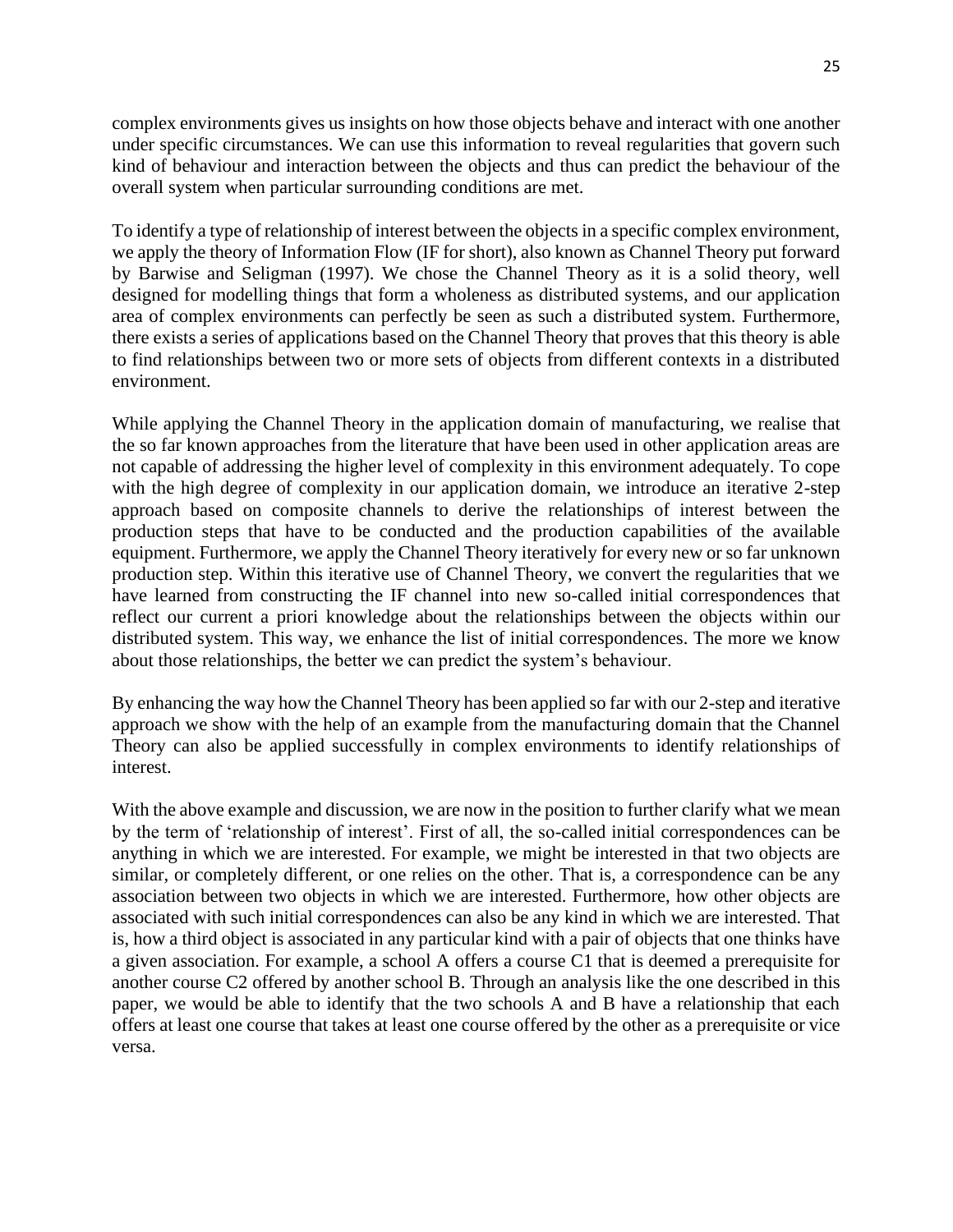### **REFERENCES**

- Alony, I., & Munoz, A. (2007). The bullwhip effect in complex supply chains. In *International Symposium on Communications and Information Technologies ISCIT 2007* (pp. 1355– 1360). Retrieved from http://ieeexplore.ieee.org/document/7123235/
- Barwise, J., & Seligman, J. (1997). *Information Flow: The Logic of Distributed Systems* (reprinted). New York: Cambridge University Press.
- Checkland, P. (2000). Soft Systems Methodology : A Thirty Year Retrospective. *Systems Research and Behaviural Science*, *58*(17), 11–58. https://doi.org/10.1002/1099-1743
- Cheng, C. Y., Chen, T. L., & Chen, Y. Y. (2014). An analysis of the structural complexity of supply chain networks. *Applied Mathematical Modelling*, *38*(9–10), 2328–2344. https://doi.org/10.1016/j.apm.2013.10.016
- Cilliers, P. (1998). *Complexity & Postmodernism: Understanding Complex Systems*. London: Routledge.
- DIN8580:2003-09. (2003). Norm DIN 8580:2003-09, Fertigungsverfahren Begriffe, Einteilung (engl. manufacturing processes - terms and definitions, divisions). Berlin: Beuth Verlag GmbH.
- Efthymiou, K., Pagoropoulos, A., Papakostas, N., Mourtzis, D., & Chryssolouris, G. (2012). Manufacturing systems complexity review: Challenges and outlook. *Procedia CIRP*, *3*(1), 644–649. https://doi.org/10.1016/j.procir.2012.07.110
- Elmaraghy, W., Elmaraghy, H., Tomiyama, T., & Monostori, L. (2012). Complexity in engineering design and manufacturing. *CIRP Annals - Manufacturing Technology*, *61*(2), 793–814. https://doi.org/10.1016/j.cirp.2012.05.001
- Feng, J., & Xu, K. (2012). An information flow based approach to finding informational relationships between questionnaires. In *IET International Conference on Information Science and Control Engineering 2012 (ICISCE 2012)* (pp. 1–4). Institution of Engineering and Technology. https://doi.org/10.1049/cp.2012.2261
- Kalfoglou, Y., & Schorlemmer, M. (2003). IF-Map : An Ontology-Mapping Method based on Information-Flow Theory. *Journal on Data Semantics*, *1*(1), 98–127.
- Kalfoglou, Y., & Schorlemmer, M. (2005). Using Formal Concept Analysis and Information Flow for Modelling and Sharing Common Semantics: Lessons Learnt and Emergent Issues. In F. Dau, M.-L. Mugnier, & G. Stumme (Eds.), *ICCS 2005* (1st ed., Vol. LNAI 3596, pp. 107–118). Springer-Verlag Berlin Heidelberg.
- Kalfoglou, Y., & Schorlemmer, M. (2010). The Information Flow Approach to Ontology-Based Semantic Alignment. In F. Dau, M.-L. Mugnier, & G. Stumme (Eds.), *Theory and Applications of Ontology: Computer Applications* (1st ed., pp. 101–114). Dordrecht: Springer Netherlands. https://doi.org/10.1007/978-90-481-8847-5\_4
- Klibi, W., Martel, A., & Guitouni, A. (2010). The design of robust value-creating supply chain networks: A critical review. *European Journal of Operational Research*, *203*(2), 283–293.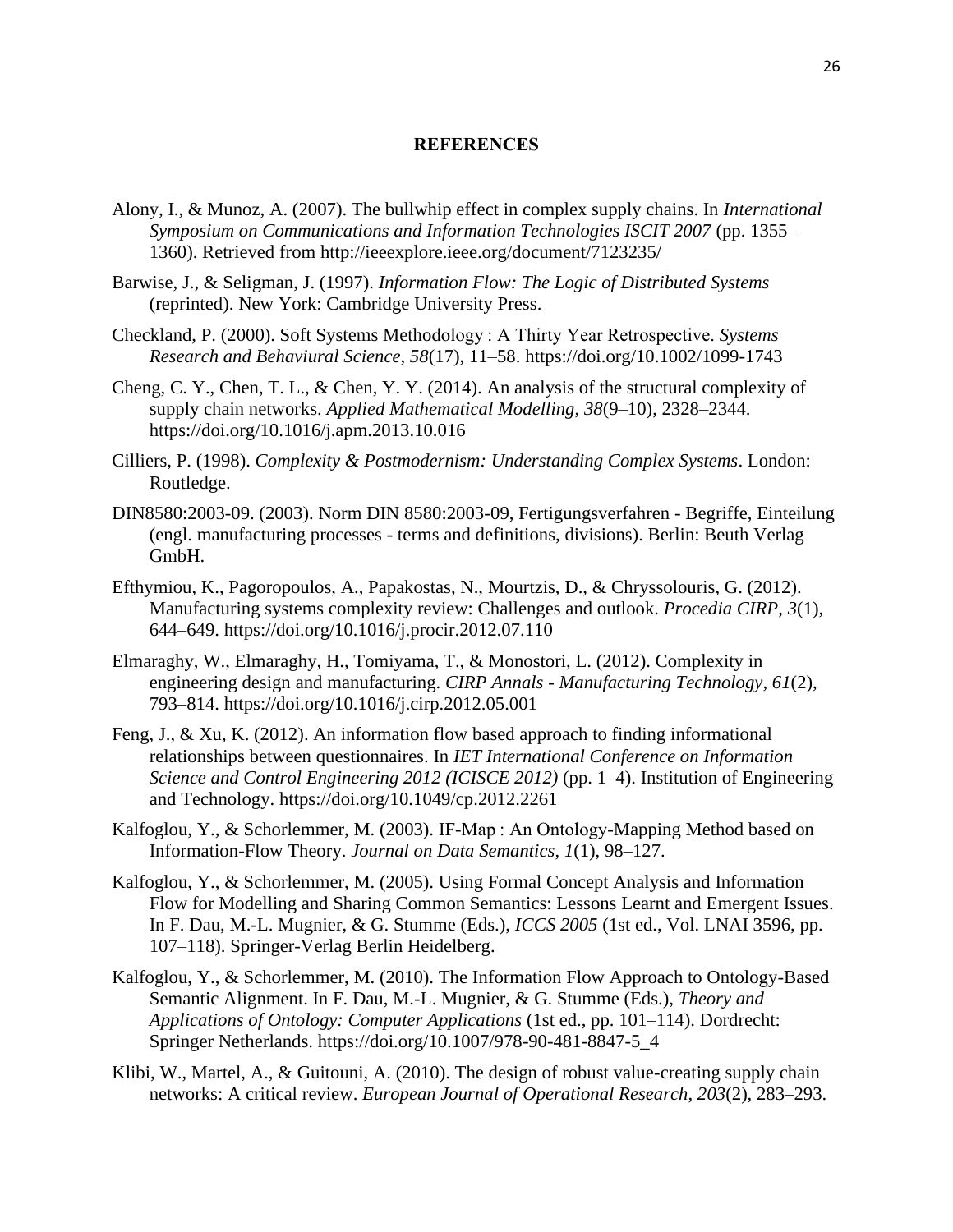https://doi.org/10.1016/j.ejor.2009.06.011

- Koren, Y. (2010). *The Global Manufacturing Revolution – Product-Process-Business Integration and Reconfigurable Systems*. (A. Sage, Ed.). Hoboken, New Jersey: John Wiley & Sons, Ltd.
- Li, W., & Mehnen, J. (Eds.). (2013). *Cloud Manufacturing*. London: Springer London. https://doi.org/10.1007/978-1-4471-4935-4
- Mantri, R. (2013). *Database Web Service Composition based on the Notion of ' Informational Relationship .'* PhD Thesis. University of the West of Scotland, Paisley.
- Mason, S. J., Fowler, J. W., & Matthew Carlyle, W. (2002). A modified shifting bottleneck heuristic for minimizing total weighted tardiness in complex job shops. *Journal of Scheduling*, *5*(3), 247–262. https://doi.org/10.1002/jos.102
- Mellal, N., & Dapoiny, R. (2007). Formal Method for Automatic and Semantic Mapping of Distributed Service-Ontologies. In *Proceedings of the Second International Conference on Software and Data Technologies* (Vol. Volume 1:, pp. 259–263). SciTePress - Science and and Technology Publications. https://doi.org/10.5220/0001329602590263
- Papakostas, N., Efthymiou, K., Georgoulias, K., & Chryssolouris, G. (2012). On the configuration and planning of dynamic manufacturing networks. *Logistics Research*, *5*(3– 4), 105–111. https://doi.org/10.1007/s12159-012-0086-9
- Schorlemmer, M., & Kalfoglou, Y. (2003a). On Semantic Interoperability and the Flow of Information. In *ISWC'03 Workshop on Semantic Integration* (p. 86). CEUR Workshop Proceedings.
- Schorlemmer, M., & Kalfoglou, Y. (2003b). *Using Information-Flow Theory to Enable Semantic Interoperability*. (I. Aguiló, L. Valverde, & M. T. Escrig, Eds.), *Artificial Intelligence Research and Development*. Amsterdam: IOS Press.
- Schorlemmer, M., & Kalfoglou, Y. (2005). Progressive ontology alignment for meaning coordination: An Information-Theoretic Foundation. In *Proceedings of the fourth international joint conference on Autonomous agents and multiagent systems - AAMAS '05* (pp. 737–744). New York, New York, USA: ACM Press. https://doi.org/10.1145/1082473.1082586
- Schorlemmer, M., & Kalfoglou, Y. (2008). Institutionalising ontology-based semantic integration. *Applied Ontology*, *3*(3), 131–150. https://doi.org/10.3233/AO-2008-0041
- Stock, D., & Bildstein, A. (2015). Cloud-Based Interoperability for Dynamic Manufacturing Networks. In *Enterprise Interoperability* (pp. 122–127). John Wiley & Sons, Ltd. https://doi.org/10.1002/9781119081418.ch17
- Stowell, F. (2016). Soft, Not Vague. In Baecker (Ed.), *Schlüsselwerke der Systemtheorie* (pp. 373–400). Wiesbaden: Springer Fachmedien Wiesbaden. https://doi.org/10.1007/978-3- 531-20004-0\_30
- Vickers, G. (1995). *The Art of Judgment: A Study of Policy Making* (Centenary). SAGE Publications, Inc.
- Vogel, W., & Lasch, R. (2016). Complexity drivers in manufacturing companies: a literature